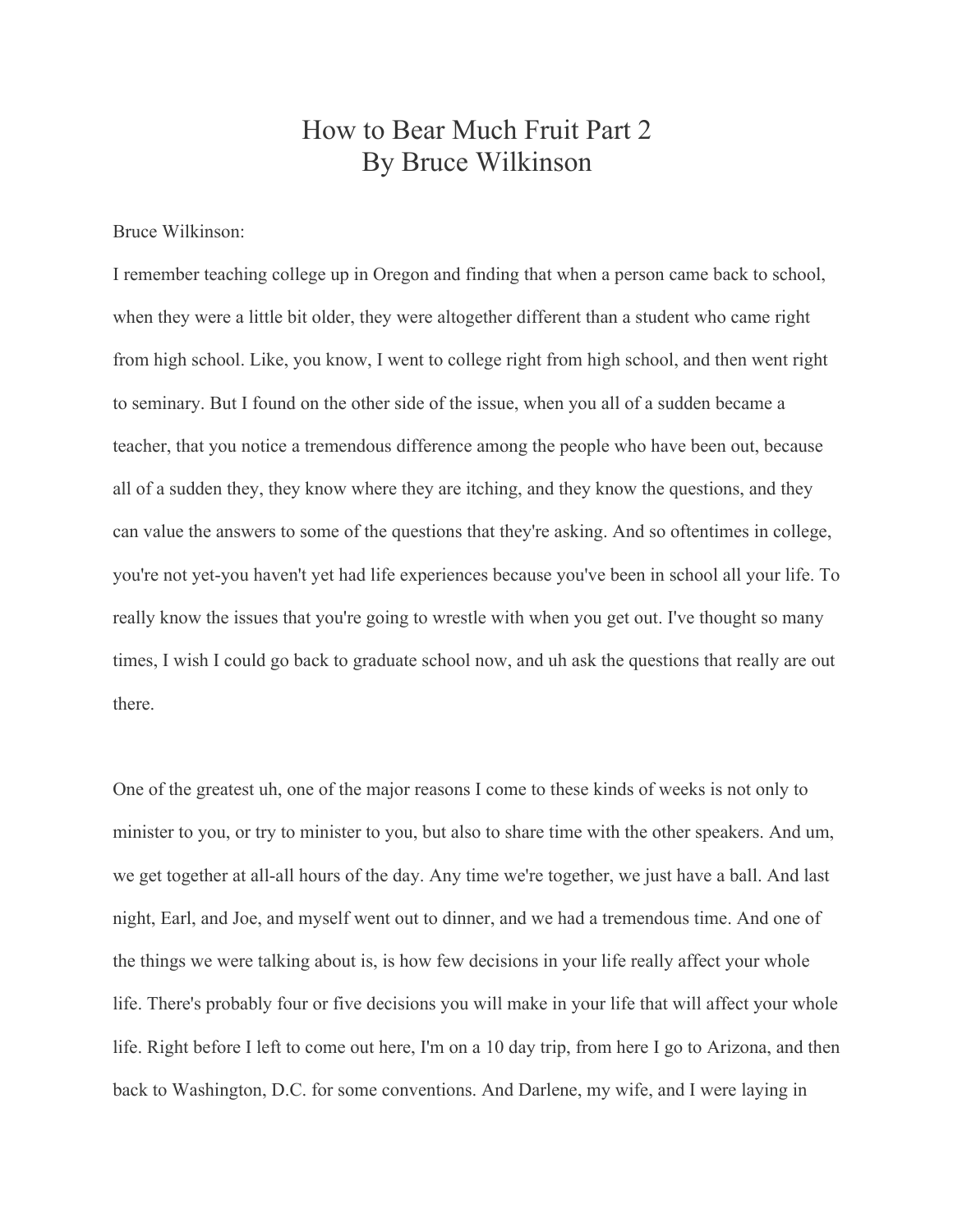bed, and we're both trying to emotionally get ready for this trip. You know, it's hard to be gone ten days from your family. And I was trying to let her know how much I loved her, and I just started reminiscing, um, how my life is of value to me, and how much I enjoy it and relish it, because of my marriage to her, and how different my life would have been had I married someone else.

 you--or choose not to go, it will also mark you. You know, I could have married a lot of people and so could have she. We both loved other people. We both almost married other people. But because we did marry one another and the personalities we each have, we both were convinced that had we not married each other, things would have been very different. She'd have lived near her parents, and um, would have lived in a much more secure situation. And I probably wouldn't have developed the courage to do some of the things that we have been doing. But because of her life and mine, it's changed us. I think one of the other things that is a major changing point, is uh, is the school you go to, the kind of school you go to affects you. You chose Biola. Well, you will have a mark of Biola on you for the rest of your life. I believe it's a good mark, or I wouldn't be here. Had you chosen some other schools, they would have also marked you. You'll leave here with certain values, more in concrete, and certain kind of drives, and uh you are marked because of this school. When you pick a graduate school, whether it be secular graduate school, or seminaries, or whatever else

Because I went to Dallas Seminary, it has marked me. I'll never be the same. It has marked me, mostly positive and some negative, but it's marked me. And those few decisions impact me for the rest of my life. And I've oftentimes uh thanked the professors at graduate school and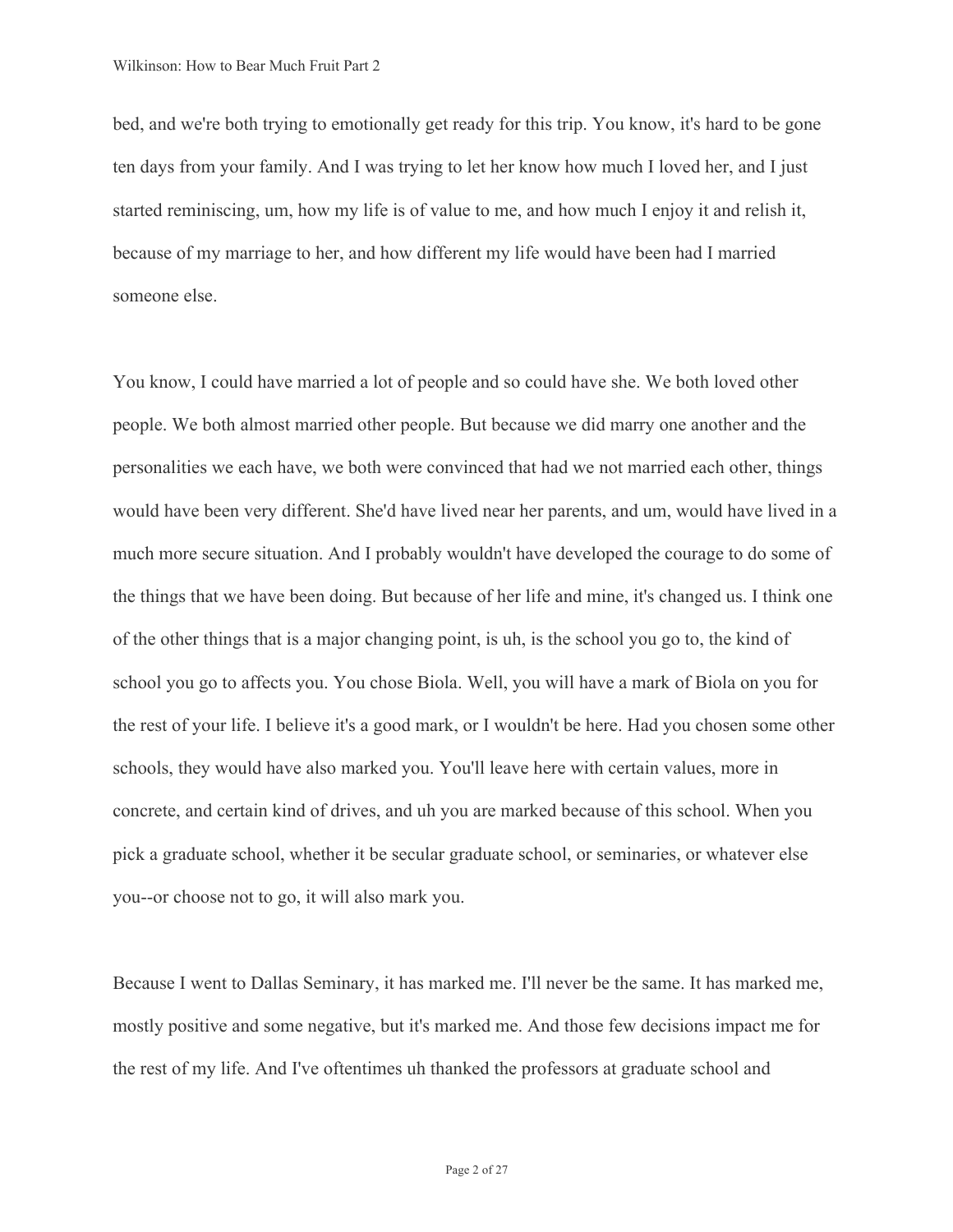undergraduate school for how that mark continues. I'm trying to deal with another area that I feel will mark you. And when I came, this time, I didn't necessarily pick the typical light, humorous subjects that college kids enjoy. I picked a seriouser one, because I wanted to try to impact some of you more deeply than normal. And so um, I really hope that it does that to you. And I'm trying to deal with your life on a philosophical basis. You know, I remember in college they had a course where I went called the philosophy of missions. And I thought that course was terrible. I felt it was so irrelevant and boring. And it was one of those courses I felt that a college that they required you to go, because it's required, you know. And if it wasn't required, even the teacher wouldn't go. And um, it's funny how at that age when you're in college, you don't truly understand the power of your philosophy.

They--all of you in this room already have a philosophy. And all of your life is an outworking of the philosophy that you have. You might not sit down, most people don't have the self-discipline to do this, to sit down and say, "I'm going to put together my philosophy of life on one or two pages. That's all. And then I'm going to live my life and not allow other people, even the teachers, to change my philosophy of life." I remember when I went to seminary, the first year I allowed the teachers to determine my value system, that some teachers demanded a great deal, and because I wanted good grades, I did a great deal for them. When my value system wasn't attached to it at all. And it wasn't till the second year that I decided that those professors, um, should not have control over my life, that they are there to serve me. And so I rearranged my life and said, "What do I want out of the second year of graduate school?" And my wife and I worked it through, and then I determined that if I wanted to accomplish these kinds of things in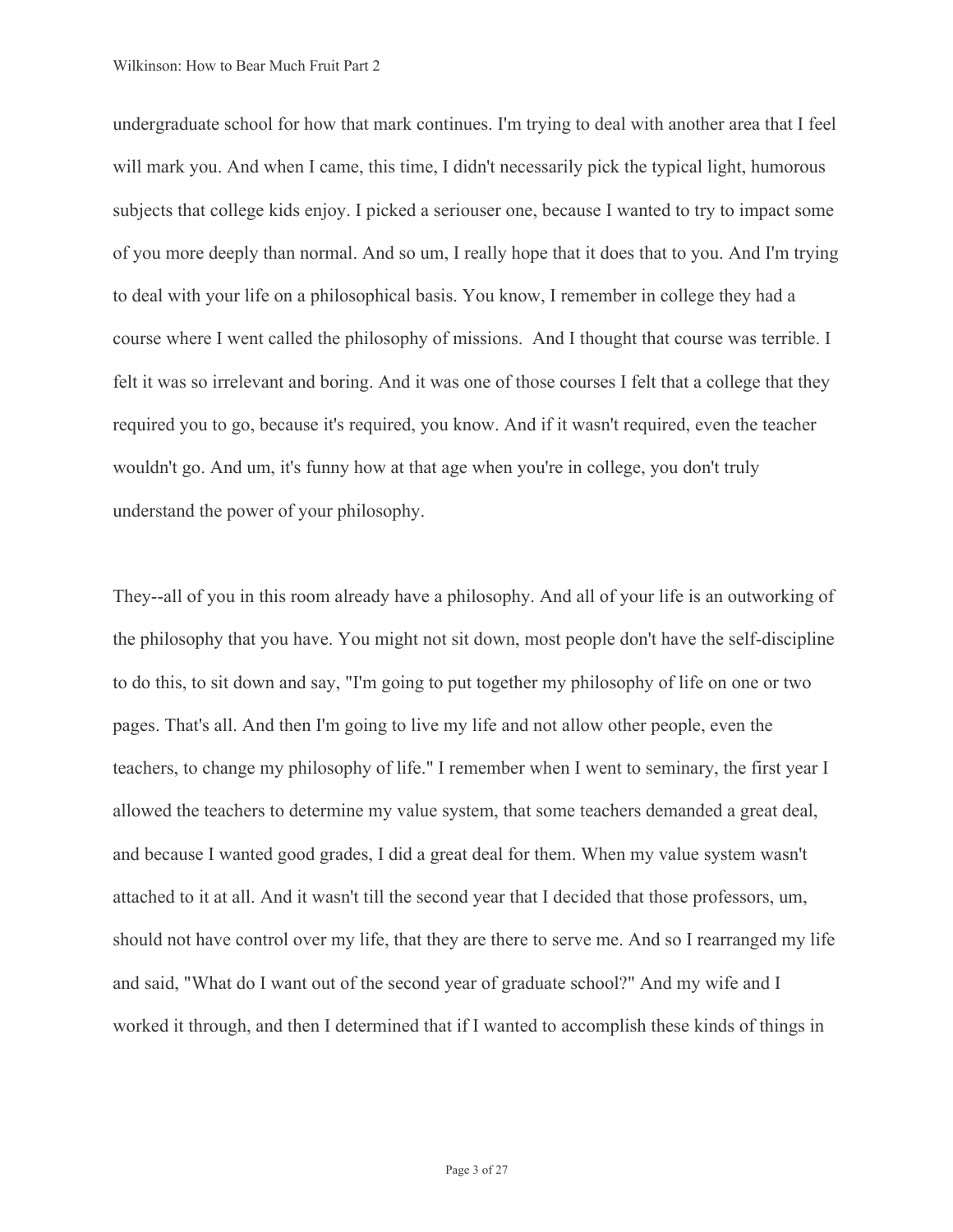my life, then in this course I'm going to get a C on purpose. On this course, I'm getting a B, on purpose. And this course I'm getting an A plus, on purpose.

And you just decide. And then no matter what the teacher does or says, because that teacher is trying to give his or her values to you, you have to value them and weigh them, and say, do I really need to get a handle on this subject the way I need to get a handle on this subject? For instance, I really wanted to know how to study the Bible for myself. I wanted to come out of Dallas Seminary an expert in it. And therefore, I determined that will be my number one course, and I would take every course it's available, no matter if the teacher was boring or exciting. I took every course. And I aced every course. I took some other courses, and I said, I don't really want to become that proficient in these, but I want to know something about them. I'm going to get a C. I don't want to get anything above a C. If I get above a C, I failed. So I aimed at a C, and I hit a C. And you know what I did? I celebrated.

# [Bruce Wilkinson laughs]

#### Bruce Wilkinson:

Alright! I made my goal! See, so many times we celebrate over the wrong things. You know, it's a riot. I have yet to have one person ask me the grades I got at Dallas Seminary. I've never--you know, there's one person who asked? You know who that was? My mother.

# [Audience laughs]

Bruce Wilkinson: Bruce Wilkinson:<br>
Page 4 of 27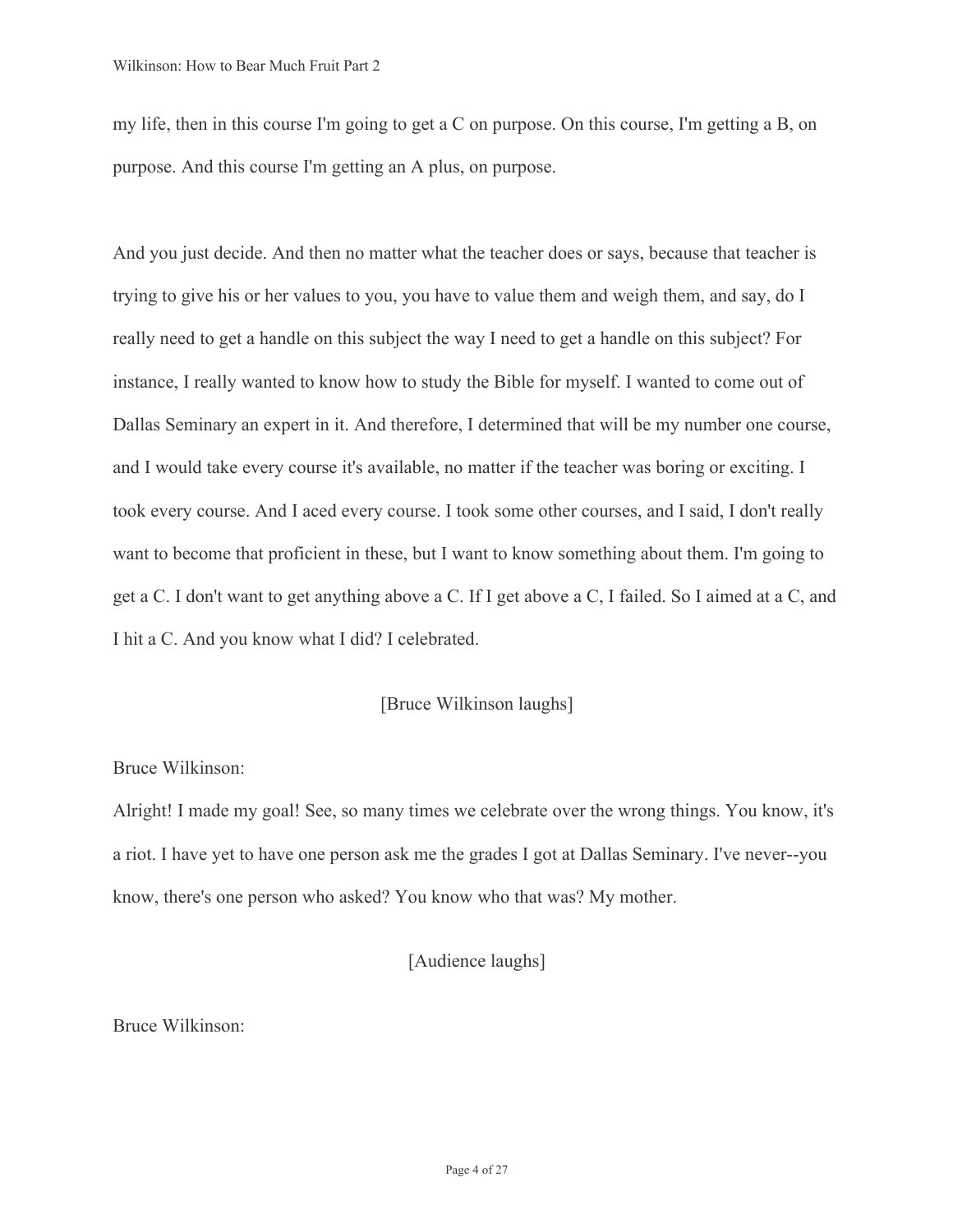And I'm going to do it." And who doesn't allow people, and demands, and teachers, and parents, It's okay, if you've been given a tremendous amount of intelligence from God, you ought to use it all. And for you, some of you in this room are gifted enough to say, I should get all A's and I should do the other things, too. I have some friends who are like that. I wasn't gifted that way. I was gifted more normally. So for me to get straight A's, I had to say at the same time, less time with my wife, less time with my kids, and a low priority to Christian service. And I wasn't willing to say that. For me to get an A and Hebrew and in Greek in the same semester would have been wrong for me. And it took a long time to understand that. It's the rare person that you and I meet who controls their life, who actually says, "This is what I feel God's calling me to do. and boyfriends, and girlfriends to get you off the beam. I challenge you to think about these things, and what I'm really trying to do in this, rather than entertain you, which is a normal thing you do at a college campus as a speaker. You bring your best jokes, your best stories, your lightest talks, and you come and give them. Because, you know, people will laugh and they'll enjoy you.

And um, this is my fourth time here. And this is the first time I came without that goal in mind. I came as a goal, a purpose, of trying to affect a small number of you deeply. Yesterday, if you were here, you probably heard some off the wall kinds of thinking. They were different. I had never heard what I talked about yesterday by anyone else. And in sharing with men and women in the business arena, they had never heard it either. You know, one of the hardest things as a business person in the church today, is the pastor never preaches to the business community. Never. I've never heard one sermon ever to the business people in the church. And yet 90 percent of all the men, and probably 50 percent of all the women are business people. We somehow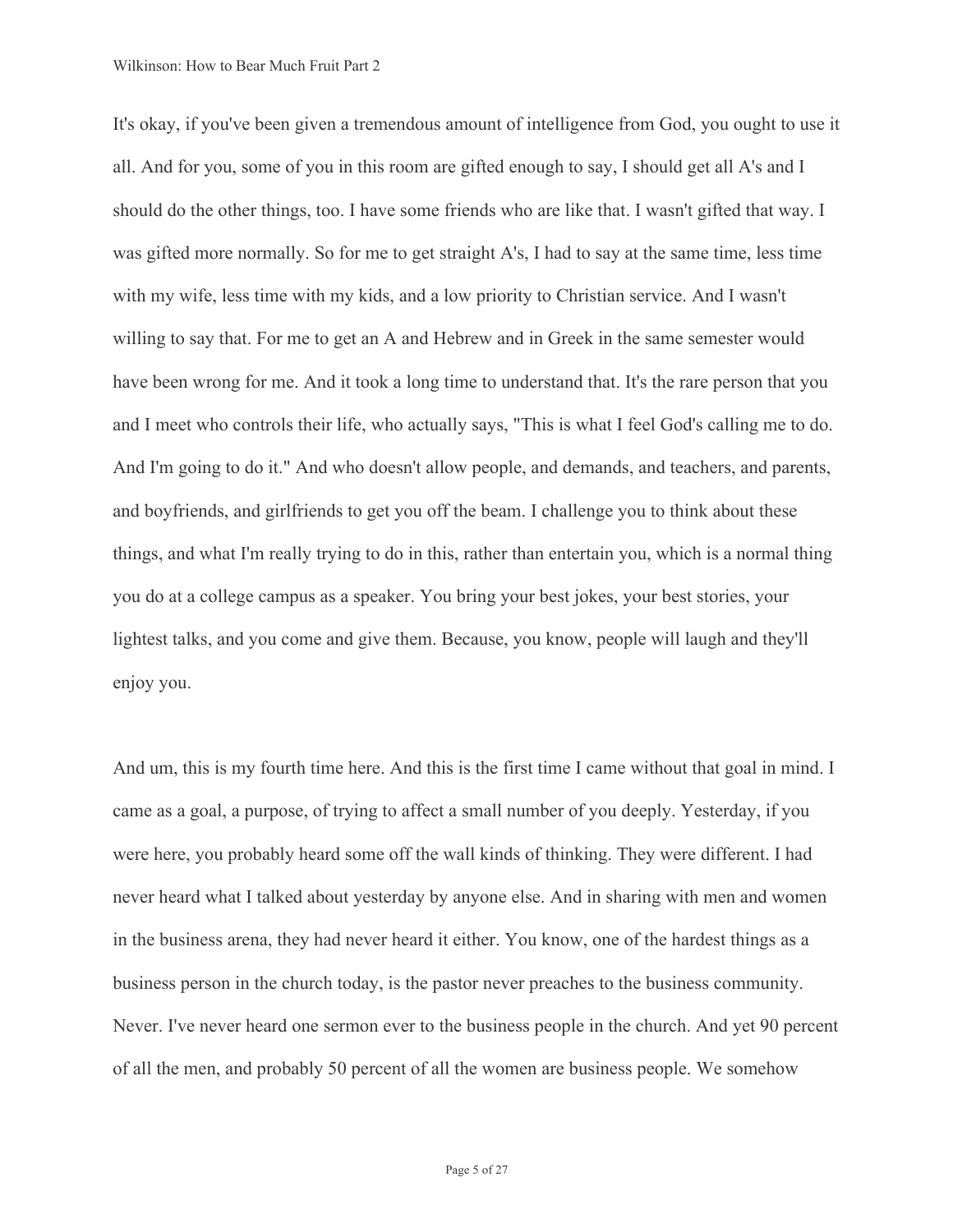separate this concept of spirituality and religion from everything we do the next morning, you know? And it's not meant to be divided. It's meant to be integrated. And it's my prayer with my prayer, was my prayer last night, and I prayed it this morning, that some of you in this room will leave our three sessions with a new sense of integrity in your life. And if you have it, and if you guard it, you'll be so unique in your society that God will bless you and use you in ways you never anticipated being used.

I said yesterday that, that typically in Christian life, we separate our-our work from our religion. And it's almost like we take a pie, and we divide our pie up, you know, you've seen this, and this is my work life, and my family life, and my Christian life. And it's a part, it's a piece of pie. We've also seen the situation that-that that is not integrity, it's not supposed to be pieces of a pie in your life, and you're different in this piece, in this piece, in this piece. That is hypocrisy. That's what Christ hated about the Pharisees. They did not have integrity, even though they knew the Bible better than you'll ever know the Bible, better than I will. They knew the Bible, but they did not put it together. And so typically what we do is we say, don't make pieces of the pie, but draw a circle and put another circle inside, which is Jesus, and then as the pieces of the pie come out, Jesus is the center of each piece. You know, that's not right either. You're not supposed to have pieces of a pie that Jesus is a part of each piece.

# [Bruce Wilkinson laughs]

#### Bruce Wilkinson:

You ought to be one person, and you ought to be the same. You're to have integrity about your life. You know, when Jesus Christ came, He was so utterly radical. He was, He was shockingly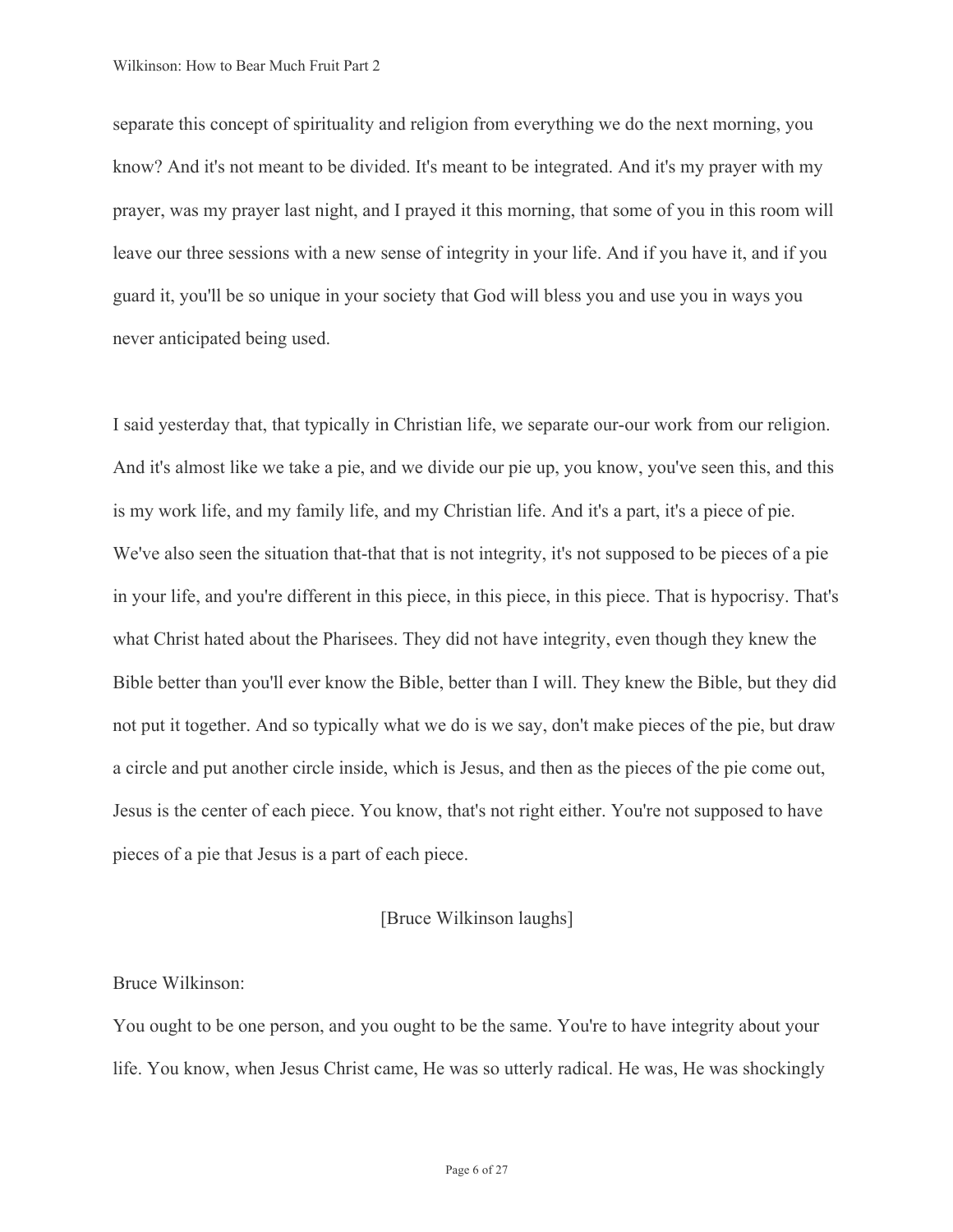radical. He was shockingly radical in that He took all the norms of His day in the religious group, and He shattered them all. I don't know of one that He left standing. I'm trying to shatter just one in your life. About a century and a half ago, people had this more clear in their mind. You know, it wasn't-wasn't these great big businesses, that-that's now a part of our life, you know, as you drive them down the freeways, you see all the great big buildings, and everybody has a little room, or the Herman Miller furniture, and their own little telephone, and they do this nice little job. One hundred and fifty years ago, it was hundreds and hundreds of thousands of little little things. Country store, a little farm, a feed store, a hardware store. And it was built upon a person who lived in a little community, who didn't live in an apartment building, that you could be anonymous for 30 years and not know your next door neighbor's name, and not be bothered about it. Everybody knew everybody else.

And there was a lot more integrity in those days as believers who were in church, you know, and their friends saw them, the same guy was the guy down the street who ran the little hardware store. And he would make comments to you as you walked in. How did you enjoy Sunday's sermon as a way of life? And there was a sense of wholeness in people's lives, and in families' lives, that we are missing today. There's a lack of, a sense of uh, pride even, in a rightful sense. There's a lack of it. And what happened over the years is, as time went on, and these things and people came together, they separated out religion and work. And they said this is weekend work, and Wednesday night, and this is all the week, and please don't mix it. And we've accepted that hook, line, and sinker. That's right from the pi. That's right from the pit. Jesus Christ's comments about a believer is you are to be salt right in the middle of the problem. And you are to be light right in the middle. You aren't to take your light, put it under a bushel and set it over here, hoping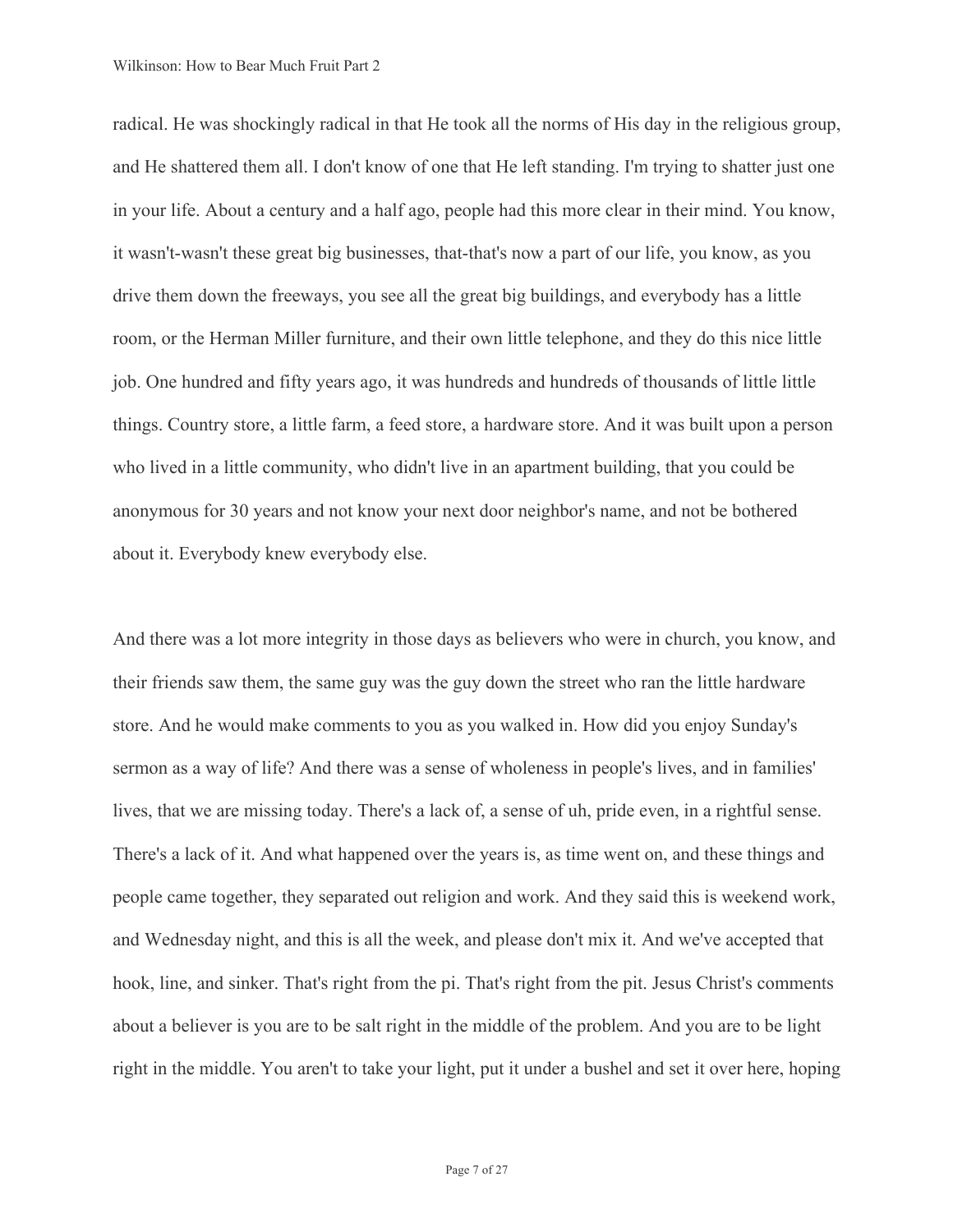that someday somebody will ask you what's under the bushel? But when we go into our typical work situations--

[Bruce Wilkinson laughs]

# Bruce Wilkinson:

--We feel comfortable about taking our-our light, and putting a cap over it starting Monday morning, and taking it off Friday night. That's hypocrisy. That's lack of integrity. That's being something you are not. And they had that concept of being God's representative in their society that we have lost. For instance, the word vocation. You know? I could say to you, what's the vocation you're going into? And then if I stopped and said to you, what is the meaning of the word vocation, you would probably say a job. And then if I said no, no. Think for a minute, what's the meaning of vocation. You know what it means? A vocation came from the root meaning, 'which is to be called by God.' And therefore, one hundred and fifty, two hundred years ago, believers, true believers, had a concept that said--if you can ever break through this in your mind, you'll be forever marked, you'll be different--that not people who go into churches and lead it are the only ones called by God. That every person who ever lived is equally called by God. And that there is no split down the middle between those who, quote, "are called into the ministry" and those who are called into business. That division does not exist anywhere in the Bible. You can't find it.

You can find it in society, but you can't find it in the Bible. There is no split between business and religion. There is one, and you are called, all of us, equally, into the ministry. The ministry of priesthood, universal priesthood. And you are called just as much as everyone around you is,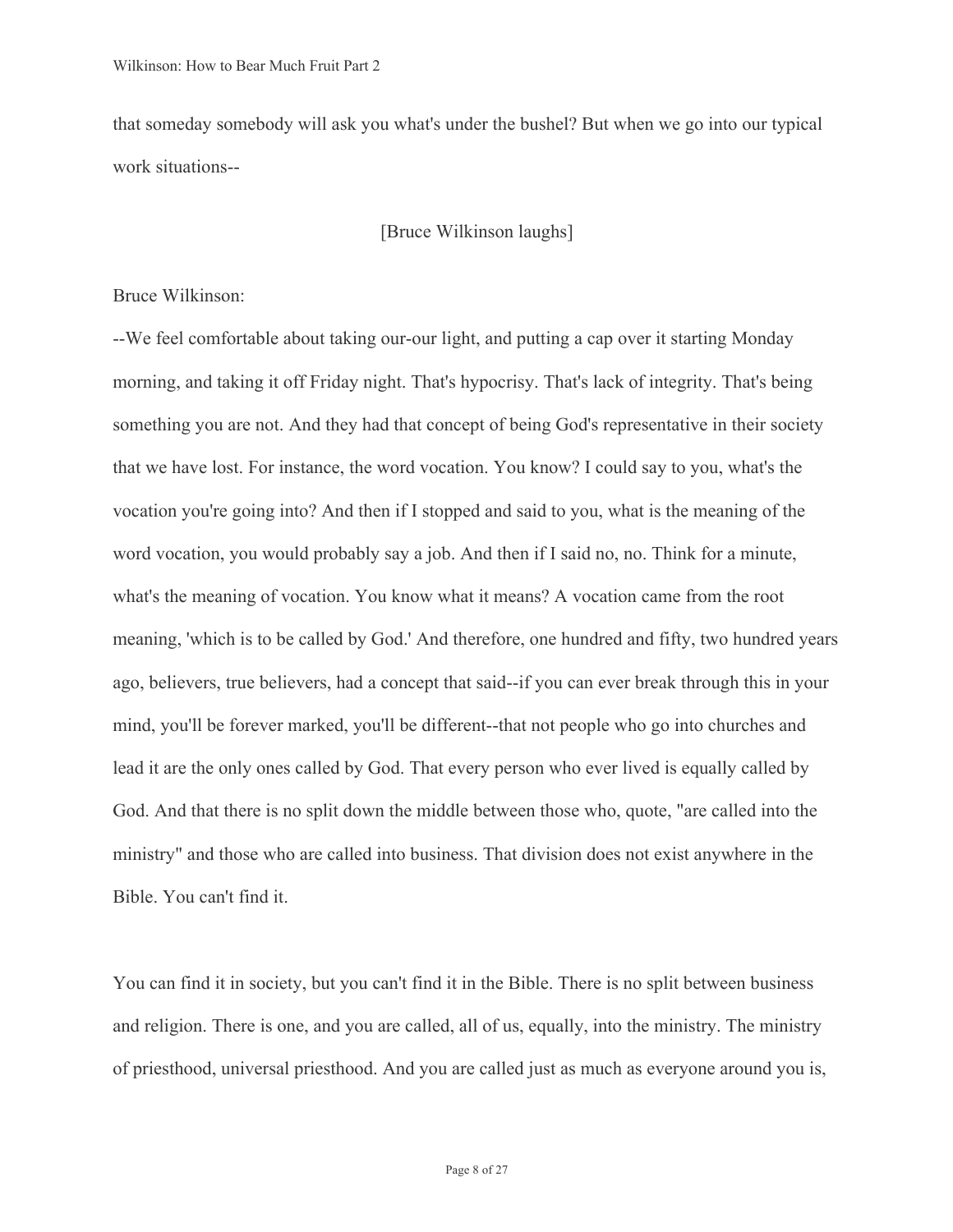to bearing fruit. Spiritually. And when Jesus Christ died on the cross and you accepted His death in your behalf. You gave up rights that many of you have forgotten about. You gave up rights to your own life when you received Christ. You said, I am giving up my life back to You in thanksgiving for Your death for me. That's why Paul over and over says, "I am a servant. I am a slave. I have no rights." And therefore, as a servant and as a slave, you have-you have one goal, and that is, do what your master wants you to do. And you must hold in the recesses of your thinking, and way down deep inside of you that God is involved in your life, like John was saying yesterday. You know, the numbers of the hairs on your head. And there is a divineness, a divine vocation for you. And for me. And therefore, no matter what your vocation ends up, you better never, you better never allow yourself to think that God hadn't called you there.

And you better have that same sense of, this is obedience. This is a step of obedience, before you go. It's worldly to think that I'm uh, I'm going to pick the major because I enjoy it, or I'm good at it. Those things are irrelevant, as a believer. What's relevant is, have you sought? Have you hunted? Where is the calling? The second you take over your life and grab it back is the second you start making your own decisions. And your own decisions are, what major I'm going to be, what I'm going to do with my life because I'm not called into the ministry, and since I'm not called into the ministry, I can make my own choices. Hey, you can't divide it like that. That that is not biblical. And so you have to uncover your vocation, your calling. I don't mean you have [unintelligible] in the air, or you go through some mystical experience, because that happens so rare to people. That's a rare thing. Don't seek after it. For God's Spirit will give you a sense of peace in time. And that's what we need to search after. You know, the other thing, not only a vacation, but also a profession.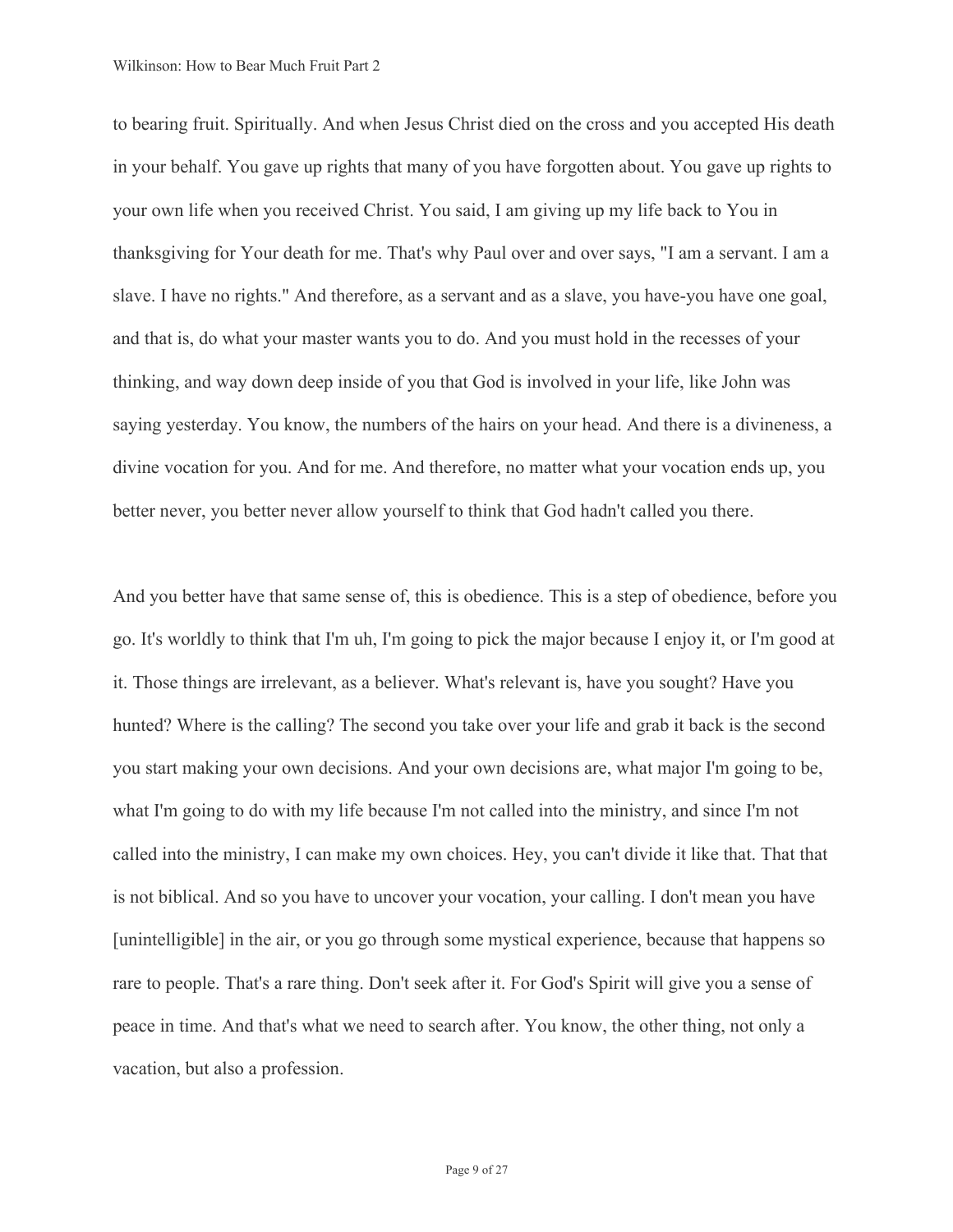You know, I could say to you, what is your profession? You can say, I have a major in finance, that's my profession. You know what the word profession means? What do you think it means, to profess? What do you think it meant when they gave that word? Come on. What did it mean? You know it? That's right. It meant to profess Christ, in your calling. And therefore they realized that, I hope you guys are catching-catching this, so much to give at one time, that your job needs to be viewed, as a Christian, as a calling from God. There is no separation of a ministry calling and a non-ministry calling. You can't find it anywhere in scripture. And if you can't, then you better watch out [unintelligible] that concept. It's a great rationalization. The second thing is, follow it now, your calling, your vocation, is in order for your profession. As you evaluate with God all the different opportunities that are open for your calling, the question you want to be asking yourself over and over and over again is, which vocation will give me, and my personality, and my gifts, and my drives, and my dreams, the greatest platform of profession.

See it's altogether different, isn't it? How you view your life as a believer? The world says, pick the one you can be most successful at, the one in which there are many openings in the next 10 years, the ones in which the salary trends are up, and the ones that you pick, you do pretty good in, and pick it. Right? Many of you have made those decisions. I know because I've talked to enough college students to know. It's rare when a person doesn't ask those kinds of questions, and says those things are all temporal, aren't they? Every one of them is temporal. You see, what has happened, as Dr Rod Mocker talked about yesterday, is we have so thoroughly allowed the world to squeeze us into its way of thinking, that the only thing that's different for a believer and how we think, is we think about Christian things at prayer time and on Sundays, rather than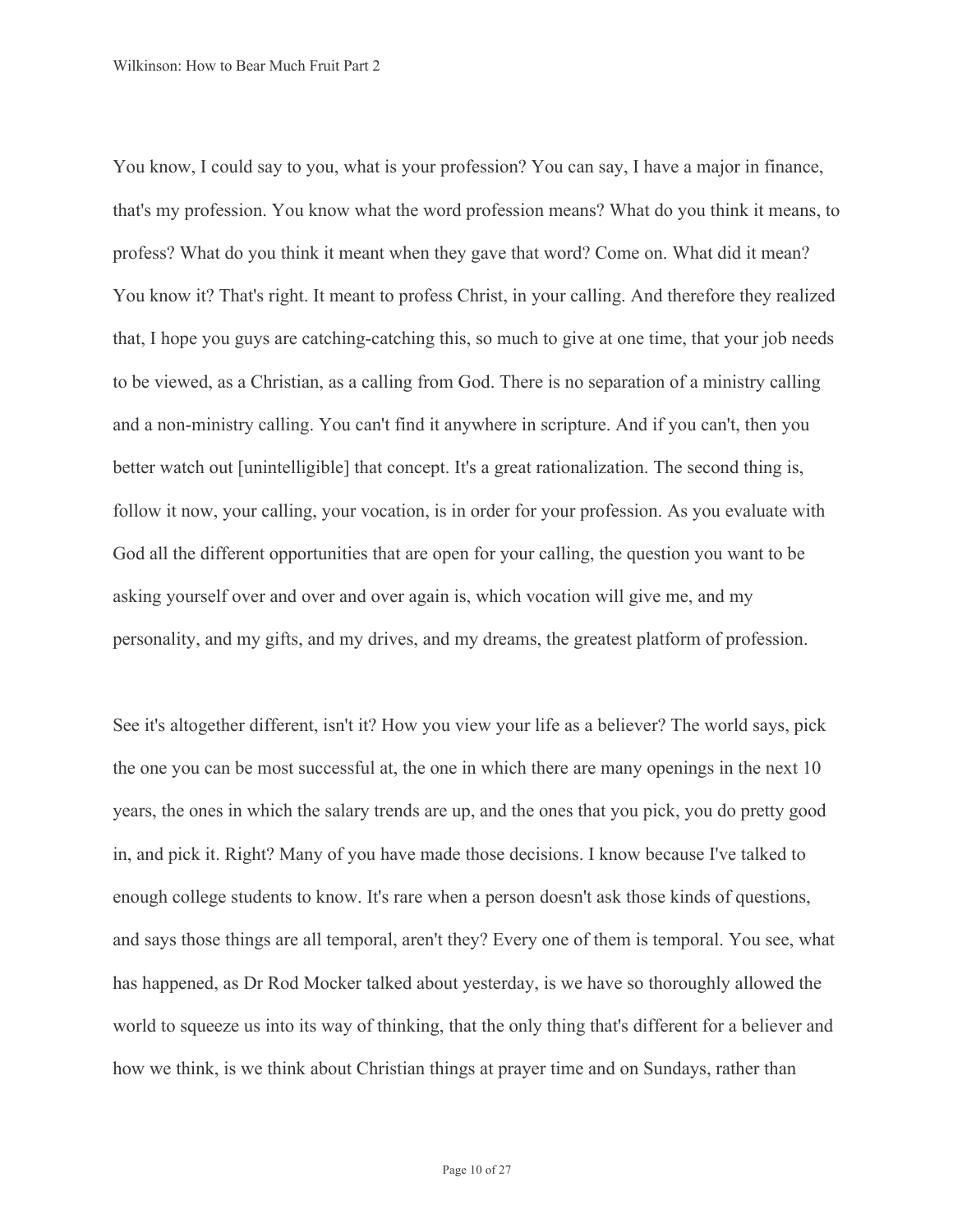integrating it all the time. The degree in which you make temporal goals in your life, is the degree in which your life will be given away for temporal things. The degree in which you make spiritual goals, is the degree in which you will store up eternal things.

If I would have asked you when you first came in, list me your goals without having this information we've been talking about, when you graduate, most of you would have said to find a good job. Hope I find and get married, to buy a house, to get involved in my local church, maybe you would have thought of that. See, all those things are right, and all those things are necessary. But they are not, not one of them, is an eternal value. They're all a temporal value, aren't they? The degree in which you aim at temporal values is the degree in which you are going to hit temporal values. And you know what you're gonna end up doing? What the rest of the world does. And that is celebrate your hitting the temporal values.

# [Bruce Wilkinson laughs]

# Bruce Wilkinson:

You will get a great big charge out of saying, okay, I got that position! Alright, that's fine. But that's where you get your kick then, your fulfillment. If you set up your goals, and they're temporal, and you work hard in your life to accomplish those goals, that's the things you're going to value, and treasure, and feel good about. And my challenge to you is, your life is to be a vocation in which you are called, in order that you might have a profession. Those to-those then are the goals you're aiming for. I tried to point out yesterday, that there is a mix up in how we think regarding our jobs, when you guys graduate. And that typically, we view the goals that our boss gives us, or the goals that we set for ourselves, as the goals we're to give the days of our life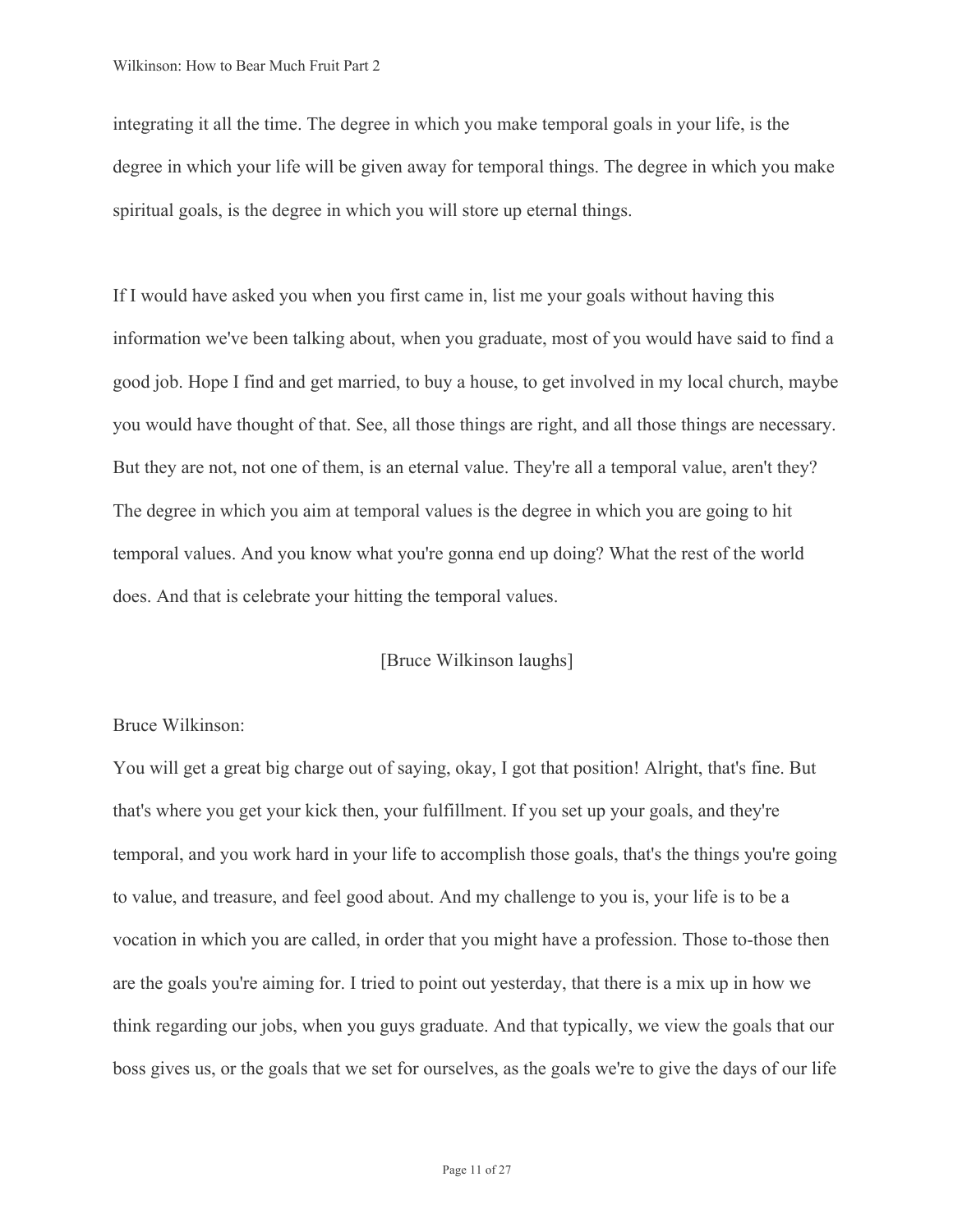to accomplish. And that so many times there is a reversal of the means and the end in a life. There's a-there's a reversal of what it's supposed to accomplish.

And it reminds me of um, a story that happened to me in high school. When I was in high school, the greatest thing you could have besides a steady girlfriend was a car. And the best kind of car you could have when I was going to school was a woody station wagon. And it just so happened that my parents had an old woody station wagon as their second car. And in the second, in the last semester of my senior year, in the last six weeks, they said, you can have the woody station wagon for six weeks. And I remember, uh, you know, fixing all the rotting wood with three cans of plastic wood, and putting in two speakers and nine yards of remnant carpet, and almost wearing my arm out, trying to shine a paint that went right through three layers of colors. It was great. I remember that first day I drove that to high school. I couldn't have been any prouder. You know, here comes the woody. And I drove it over to senior row, you know? And what do you do in high school when you drive into senior row? You rev your engine.

And I remember those days, you know, you open the hood and you look at the [unintelligible] and everything else, and you talk about overhead cams, and are you going to put glass mufflers on it, and it was tremendous. And we sat there as a bunch of seniors revving our engines. And then the girls would come over and go, "Wow, look at that!" As we revved our engines.

Speaker 1:

Please turn the tape to side two for the continuation of this session.

[Silence]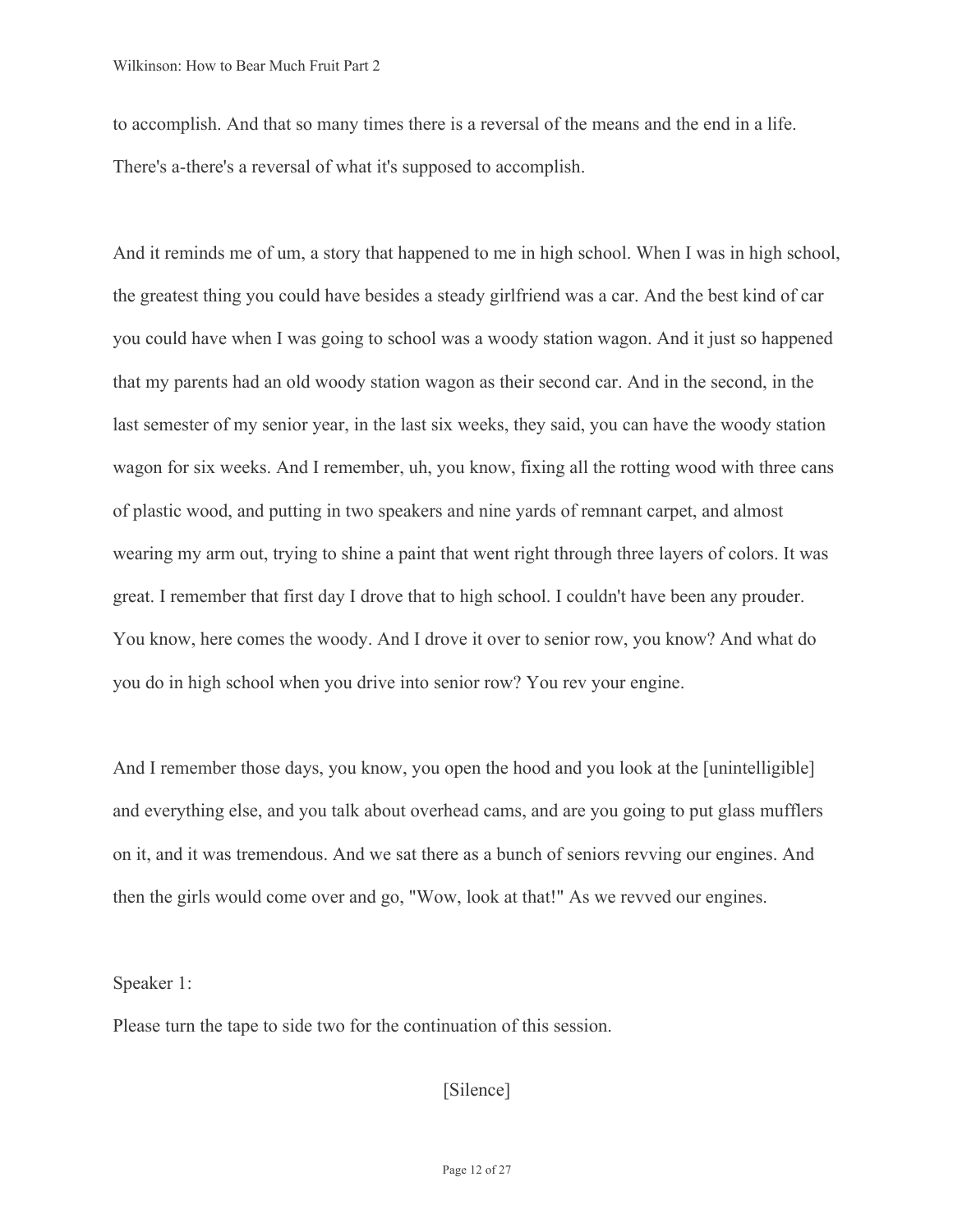# Bruce Wilkinson:

Bruce Wilkinson:<br>--Talk about overhead cams, and are you going to put glass mufflers on it,

and it was tremendous. And we sat there as a bunch of

 seniors revving our engines. And then the girls would come over and go, "Wow, look at that!" As we revved our engines. I used to think about that as that that's the ritual of the revving. If you parking lot revving my engine, you know?<br>[Makes engine revving sound] were to come out from this meeting, and you were to find me in my rental car out there in the

Bruce Wilkinson:

Bruce Wilkinson:<br>My little four-cycle car. What would you think? You'd say to yourself, what would you say? Come on! Huh?

Audience member:

You need to warm it up.

Bruce Wilkinson:

I need to warm it up. Yeah, let's say it was already warmed up.

Audience member:<br>[Unintelligible]

[Bruce Wilkinson and audience laughs]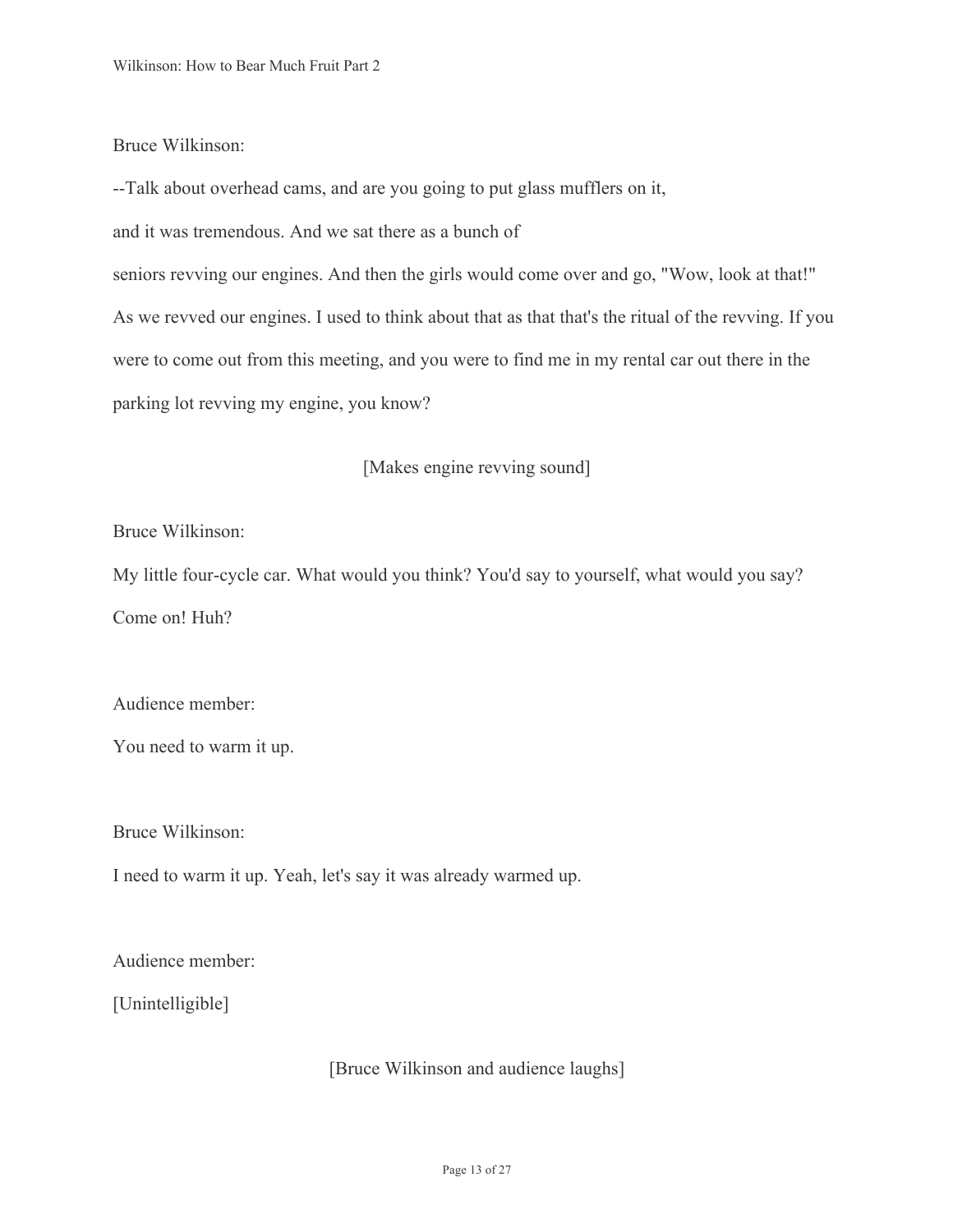# Bruce Wilkinson:

 you don't want to admit it, but those were the good ol' days. That's right, what's this guy trying to prove, or that's weird. But, you know, nobody felt that way, except the teachers, in high school. How many guys can remember doing that? Yeah. Some of

# [Bruce Wilkinson and audience laugh]

# Bruce Wilkinson:

And um, what was right at one level in your life somehow goes away as you get older, doesn't it? Yeah. That that-at that stage, wasn't immature to me and to the other guys I hung around with, it was the thing to do. And today, as an adult, for me to do that which was acceptable back here, is immature. Now, what did I do that was immature? Well, I reversed the means and the end. What was the purpose of a car? To get me somewhere. In other words, the car was a means to another end. Alright? And what I was doing as I was revving that engine, I was saying, I'm excited about the means as the end. Look at the revving of the car! And I was getting thrilled over the means. Now, when you look at your vocation and your profession, typically you view it, and we view it, as an end in itself. Don't we? I make my salary, I make my living, I get ahead, I get a promotion. And we sit there, as far as God's concerned, and the scriptures concerned, and get a great big charge out of revving the engine!

# [Makes engine revving sound]

#### Bruce Wilkinson:

And say, "I'm getting ahead!" And God saying, "Wait a minute! Your job is not ends." What is your job to be? It's supposed to be the means to bearing fruit. It's supposed to be the way in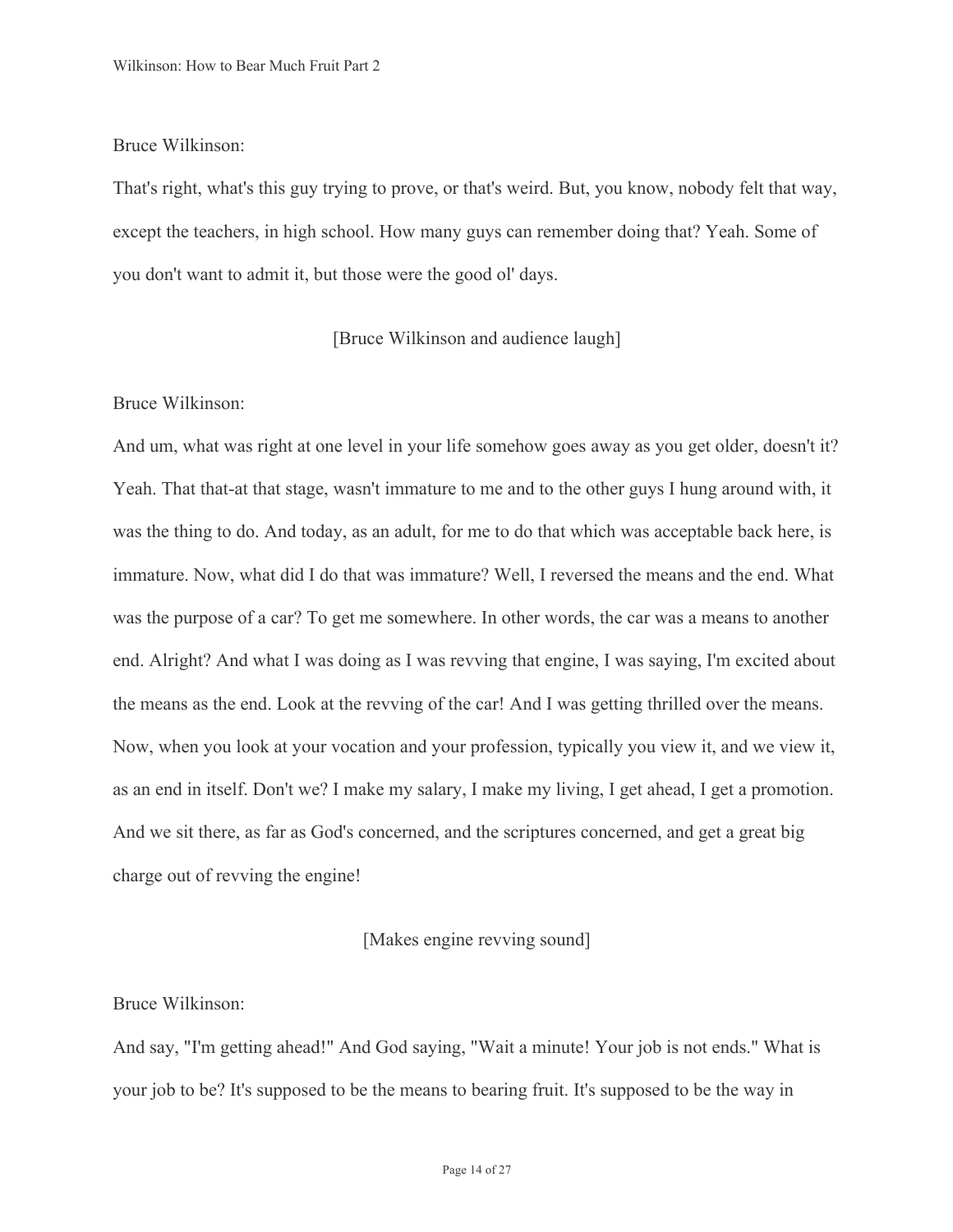which you profess your Christianity. It's the way in which you stand on top of the rooftop and you shout your message. Just like when Abraham went around, and he built a well, and he also built right next to it a what? An altar, in which he, behind the altar, preached. And as people came to the well too, he got up and gave his testimony, and preached about the God of Israel. God of Yahweh. And so, so many times those of us who separate and say, I'm not going into the ministry, I'm going into business, get excited about the wrong things. We get excited about the means, which is acceptable to all the nonbelievers around you, but which is immature as a believer. Why? Because every one of those are temporal goals. Not one of them will last, an advancement won't last, a promotion won't last, how much money you make won't last, and a new product won't last. None of them last.

And it's okay as gentiles, as nonbelievers, to get excited over those things because you don't know any better. But Jesus' sermon is so radical, He said, "Don't seek after those things." So, don't seek after them. Use your job as a means to bear fruit. Is that making sense to you? All three of you are shaking your heads. Let's have a time of question and answer for a few minutes before I unload anymore and, let's see if it's coming through. Yeah?

Audience member 1:<br>[Unintelligible]

Bruce Wilkinson: Yes, it sure is.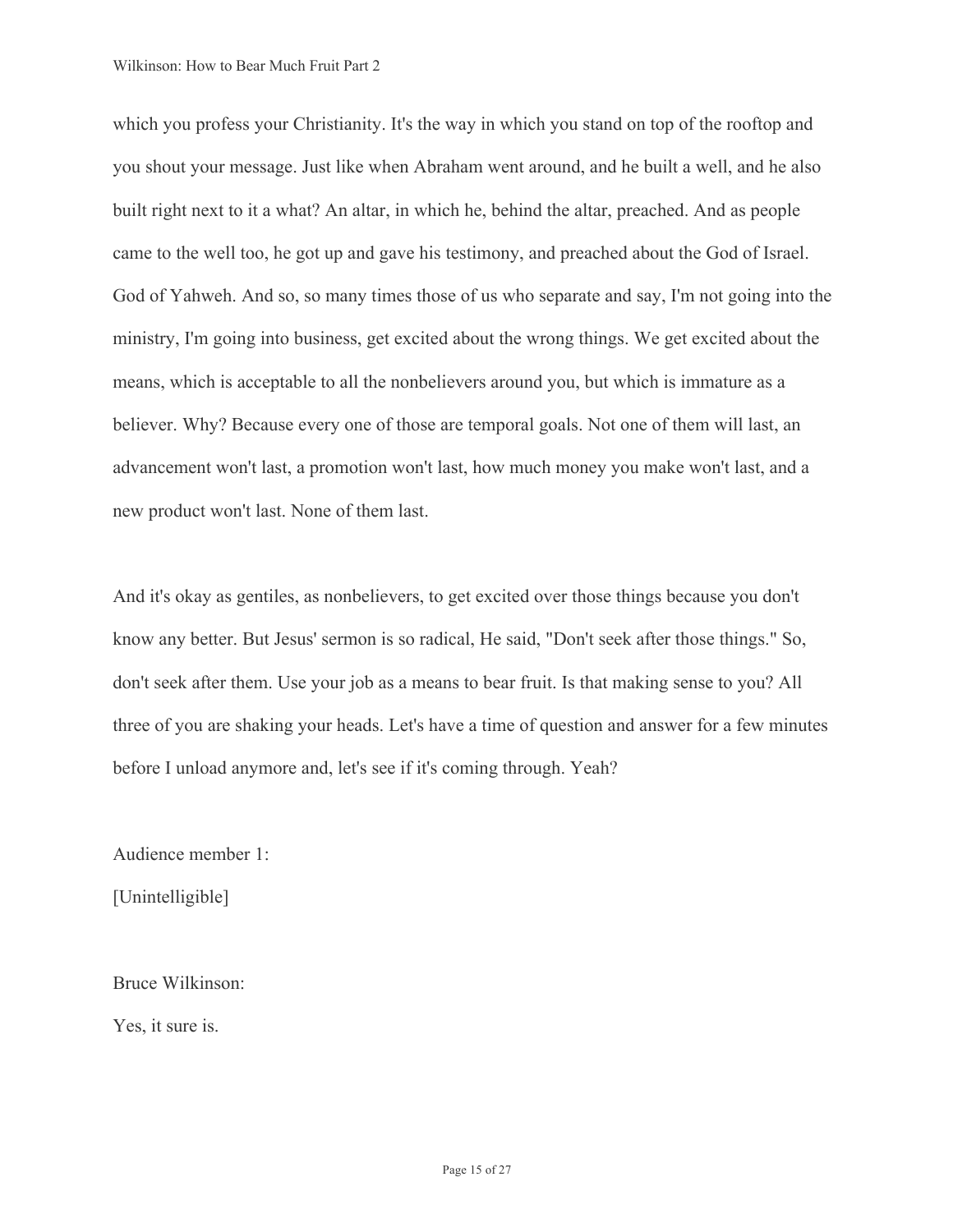# Audience member 1:

[Unintelligible] --because, you know, we're here, we're invested in the fact that we need to [unintelligible] our ministry with-with our jobs and vice versa. And it's like, boy, this is scary, with uh, all the enormous costs of everything. How can we, you know, it's a matter of trust also. Yes. How do we get through, you know, this experience here at Biola, you know, financially and otherwise, academically. You know, with uh, without CEOs temporal-the temporal things, [unintelligible] studying, not time spent with people. No person who wants to graduate in four years has to take 18 hours to graduate.

Bruce Wilkinson: Sure.

#### Audience member 1:

It's 16, 17 hours. That means hardly any time, you know, interacting with people in ministry. Like you said yesterday, how many times did you plant seeds, you know, you can't do that with a library all the time, unless you're intellectually gifted, like you said earlier.

# [Bruce Wilkinson laughs]

# Bruce Wilkinson:

You asked about eight questions in a row. Let's take them one at a time. Number one, um, I'm not saying to go crazy. Go way off the beam. Uh, yes, you do have to earn your way through college, many of you. Some of you have your parents giving you money to get through, or friends. Probably the most of you don't. Um, you have to do that. You have to accomplish that.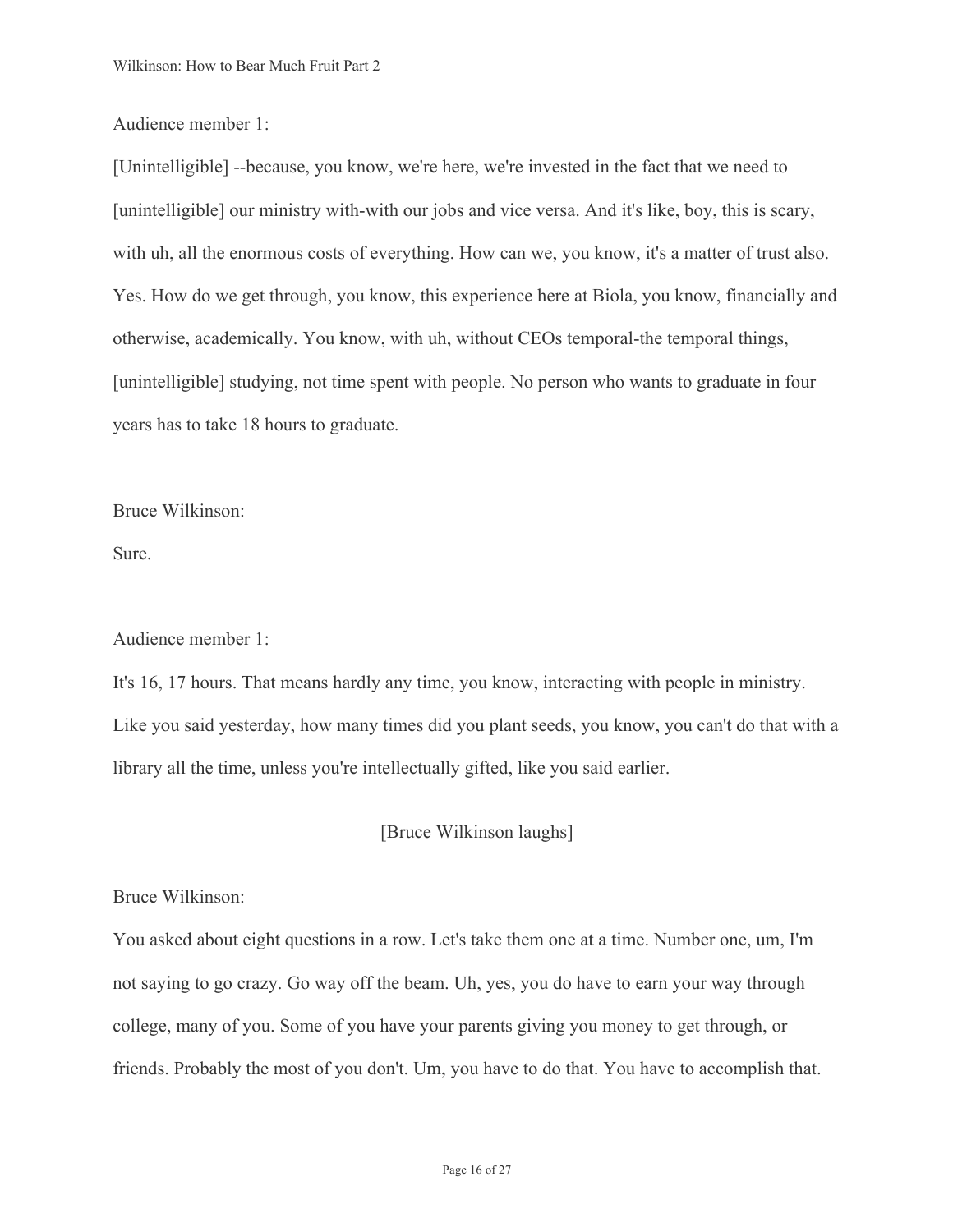But it's not your deep seeking, is it? To make the money for school? That is a means to another end. It's when you get messed up and you make the means the end that it's wrong. And um, the next question was, how-how do you get this imbalance, you know, about sharing your faith while you're at school? Get your priorities straight. That's what it is. You know, when I was in graduate school, I felt that graduate school was full of pressure. Dallas Seminary, and most seminaries, are full of pressure. And I remember thinking to myself, I can't wait to get out of Dallas Seminary, and get in the ministry and slow down a little bit. Not have anymore these papers, no more pop quizzes, no more tests over declensions, you know. No more exegesis of Ephesians two, verse eight, the first three words.

# [Bruce Wilkinson laughs]

## Bruce Wilkinson:

And I remember um, I was just asked recently by Dallas to write an article for them on if, knowing what I know now, if I were to go back to seminary today, what would be different? And one of those issues is um, at the pressure of the ministry is far larger than the pressure of school. You guys think you're under pressure now? You are to a degree. But wait until you get out. You think a pop quiz is bad, right? Unannounced? When you're-when you're at home, and in the middle night, you get a telephone call from somebody whose marriage is just on the rocks and they've been fighting for three hours, and they ask you to come on over before they divorce. That's a pop quiz, instead of trying to give you the 10 reasons, you're dealing with two people's lives. Or you think getting a term paper ready once every two weeks is hard? Well, you have to produce three sermons every week, and you get graded by the people's faces and their attendance, and how much money they put in the plate. Every week, no mid-semester breaks, no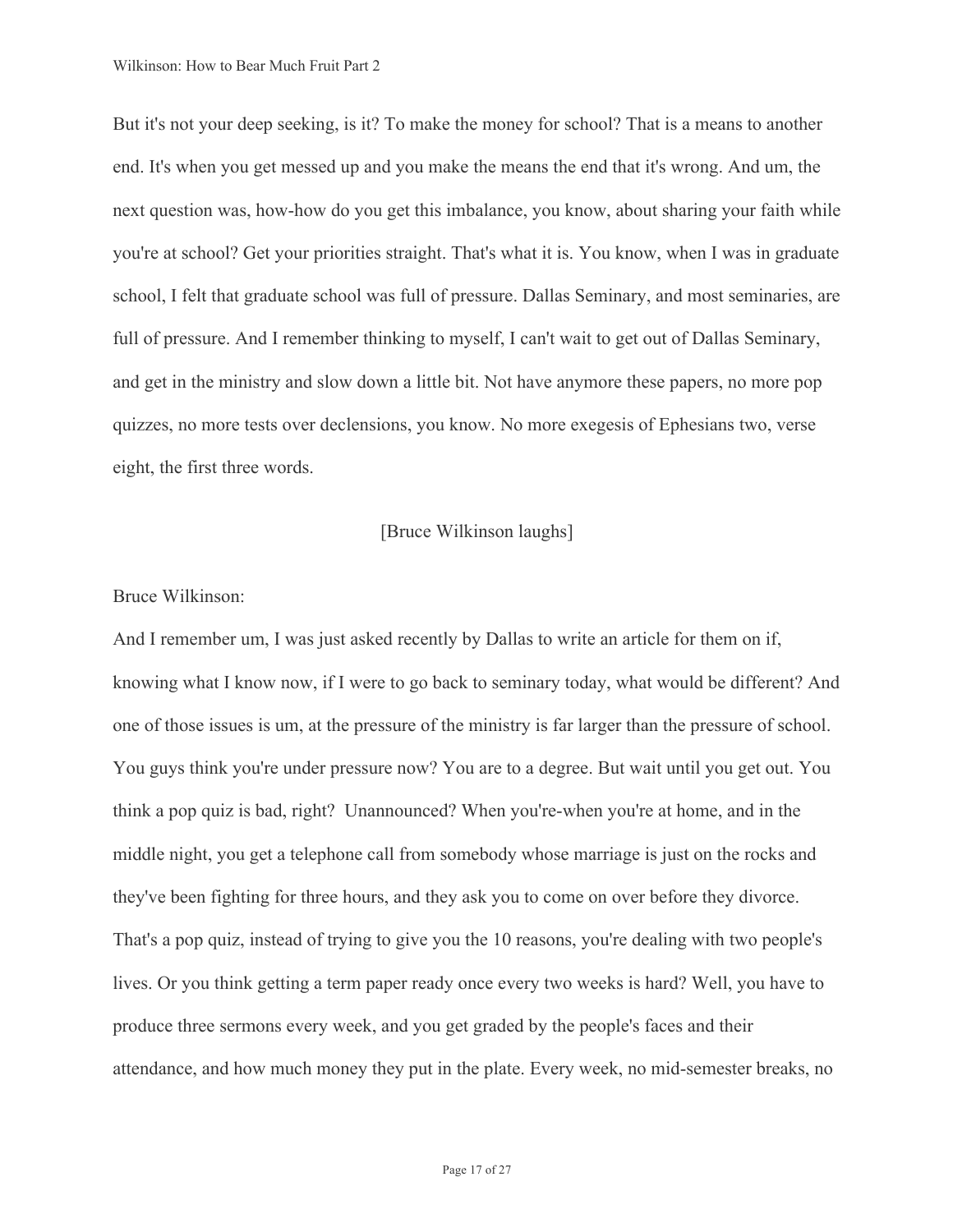Christmas vacations. Reading a lot of books. Doesn't compare, it doesn't compare. It's a matter of perspective.

And I found out, to answer your question, you're either going to control your life now or you're not going to control your life when you get out. That, believe it or not, it's easier in school to control your life than it is after school, because you have a nice, simple, structured life right now. You're told what courses you have to take, you're told what time you have to be there, what books you have to read, when to do your papers, what to do your papers on, even have classman beneath you or above who have had the course and tell you what the tests are going to be like. And you have all this motivation going around, you know? You get-every time you get a grade back, that's motivation. Plus or minus. If people around you love you, who care about you, who encourage you, you're not responsible to make the money to live. Then all that life, then it gives you external motivation, and so many times we college students think we're really doing a good job of motivation, but 90 percent of its external motivation, it's outside of us. It's the teacher, it's a threat of failure, it's a paper, it's a practice that I have to be at. But all of them are done by somebody else telling me what I have to do.

The second you get out of here, it depends upon your self discipline. And it's a whole new ball of wax. That's why so many people who go through Biola, or Dallas, or Talbot, and get straight A's in school and can work when it's structured for them and motivated for them, get out in the ministry or out in the business world and fall flat on their faces. Because they have not learned that school is not life, and school is not--listen, school is not preparation for life. You weren'tyou weren't at school preparing to live. You're living. You're living. This is life, isn't it? It is life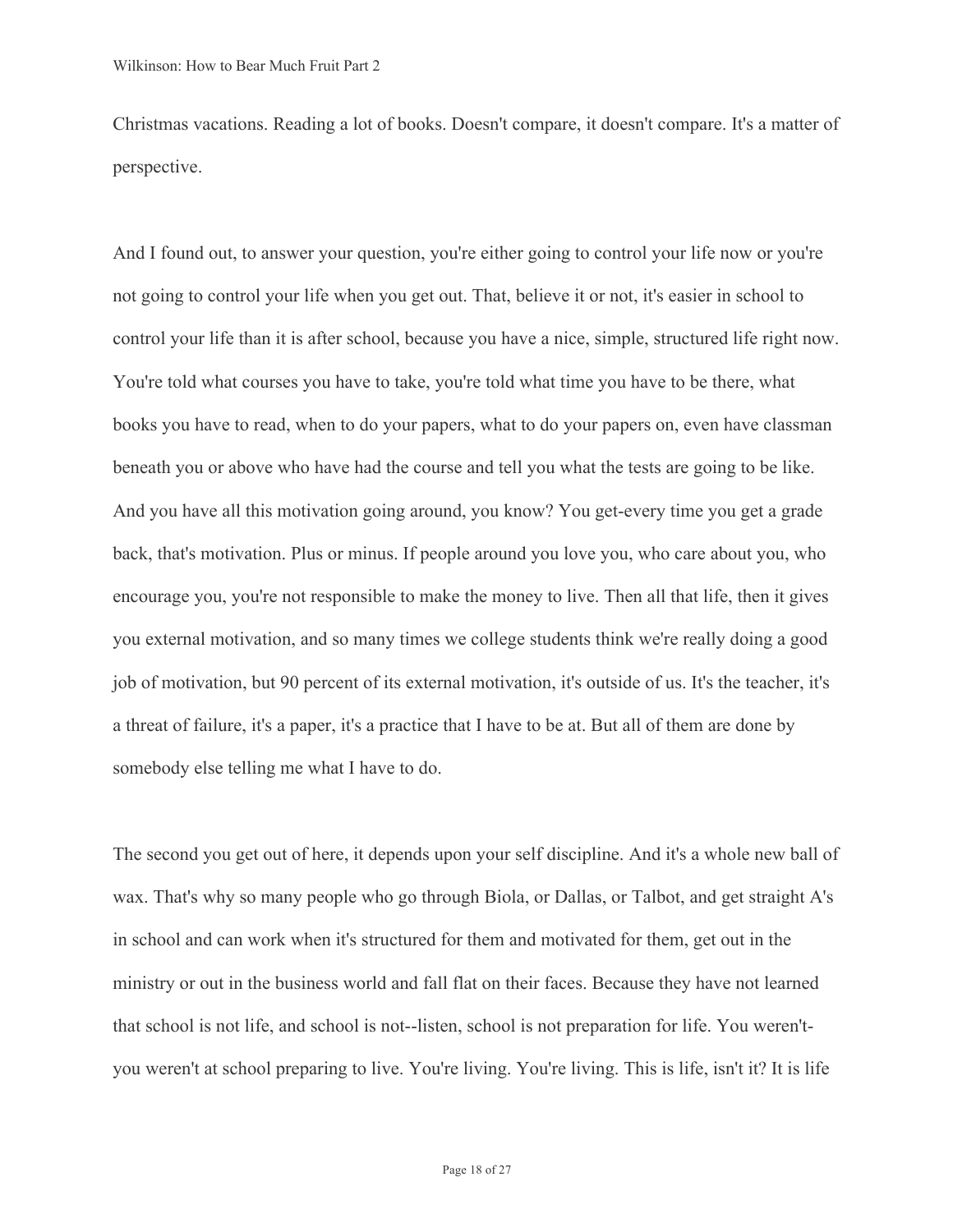right now! And if you feel 18 hours of credit, or 21 hours a credit, makes it so that you can't share your faith or make your own priorities, when you get out, you won't either. And if you don't believe me, just start looking around for the people who are out. Other questions. Yeah?

Audience member 2: [Unintelligible].

# Bruce Wilkinson:

God not have a will for your life?<br>[Silence] Sure. The question is, can you explain a little bit more clearly what a calling is or a vocation? That's a banted around subject, isn't it? I'm sure you talk about it in dorms a lot. You know, does God call you, does not God not call you? Does God have a specific will for your life? Or does

# Bruce Wilkinson:

I have about 100 people working for me. And uh, I've yet to have someone come to me and say, "What do you want me to do?" And me not tell them. Now, I might not tell him as clear as they want, because I might throw it back to them. You know the goal, what are you going to do to get there? Give me your plan tomorrow. But when you work for another person, there is accountability upward, and there is accountability downward. I wish--no, I shouldn't say that. I used to wish that God spoke more clearly to me, and I tried many years to force Him to do that. "God, I'll do anything You want, but just tell me what You want." And uh, I took a long walk with Him at the beginning of this year in the middle of the rain, and I made my commitments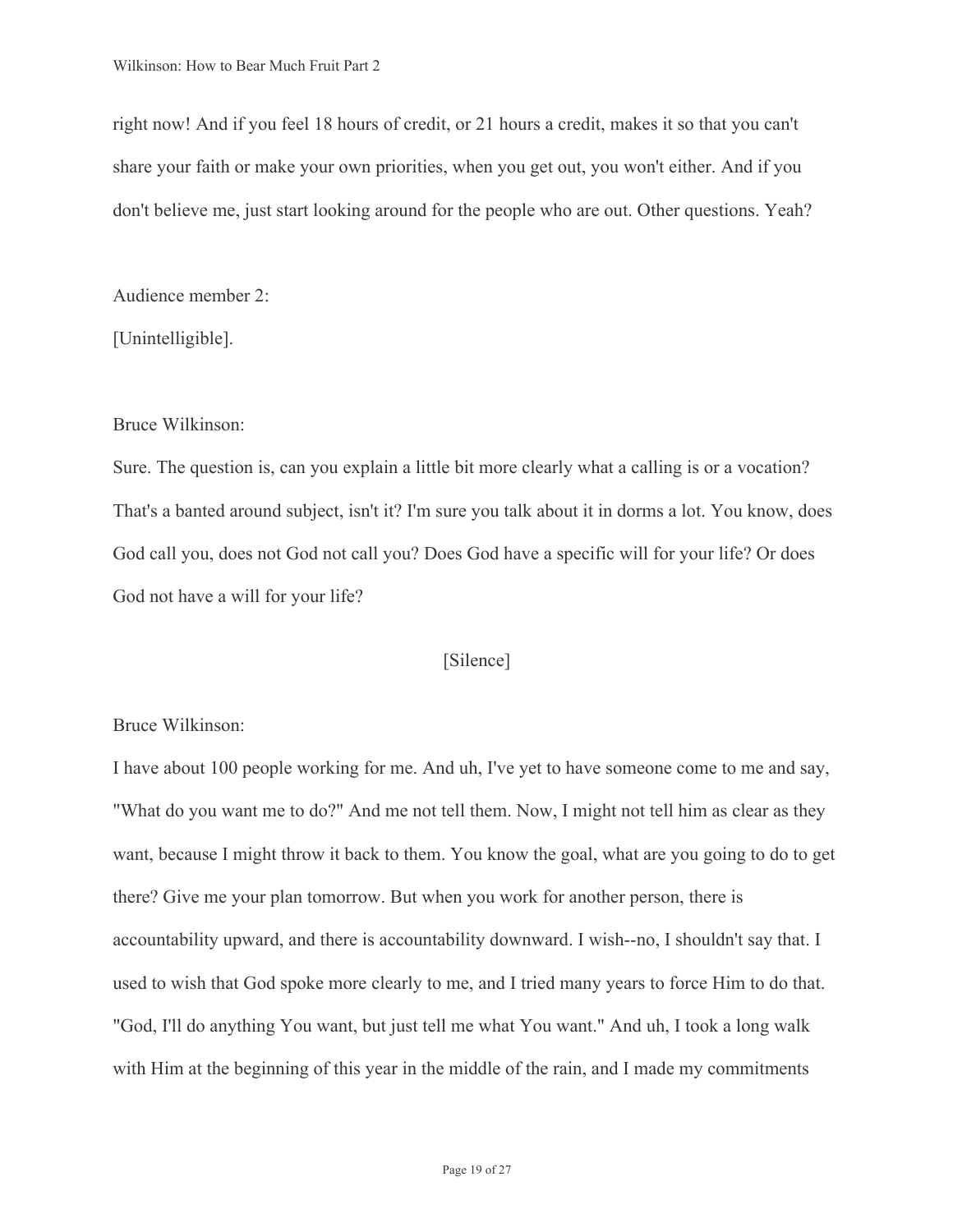between Him and me this year. And one of the commitments I had with Him was, I'm not having any expectations about You and me this year. Not one. You don't have to uh, You don't have to be open with me, You don't have to give me any emotional times. You don't have to make any verses pop out of the Bible to me. You don't have to give me any special moments this year. I'm not counting on them. I'm not depending upon them.

I'm going to walk with You, that's my commitment to You. And I'm going to obey You. And I'm going to try and uh, and to be more of a disciple this year than last year. And I found that to be a tremendously freeing situation. On the other hand, I trust that God does lead, and I seek for it. And there comes a time in all person's life that you have to make a step of faith that, don't you? Yes, you do. And if you believe that you don't have to have steps of faith, you have a warped concept of true biblical walking by faith. If you expect God to give you all the revelations to the hard questions in life, you're expecting that God wants you to live by sight. You say, "Lord, what do You want me to do? P.S. I don't want to walk by risk. Please tell me." And as a new Christian, you know what God does? He tells you. It's amazing how it happens in new Christians' lives. Weird things, verses that are totally in error when they say, "Look what God showed me!" And you sit there and you say to yourself, that's totally wrong. But God uses it anyway. In new Christians, there-there's a-there's this place for immaturity that God overrides.

And at times in your life, you go through that, you know, God, I-this is too big for me. Give me a fleece. And at times, God will allow you to have a fleece. But as a mature believer, you need to learn to risk, then trust in God's goodness. And um, it's working at your own salvation with fear, honestly, with fear and with trembling. Am I making a mistake? Lord, don't let me make a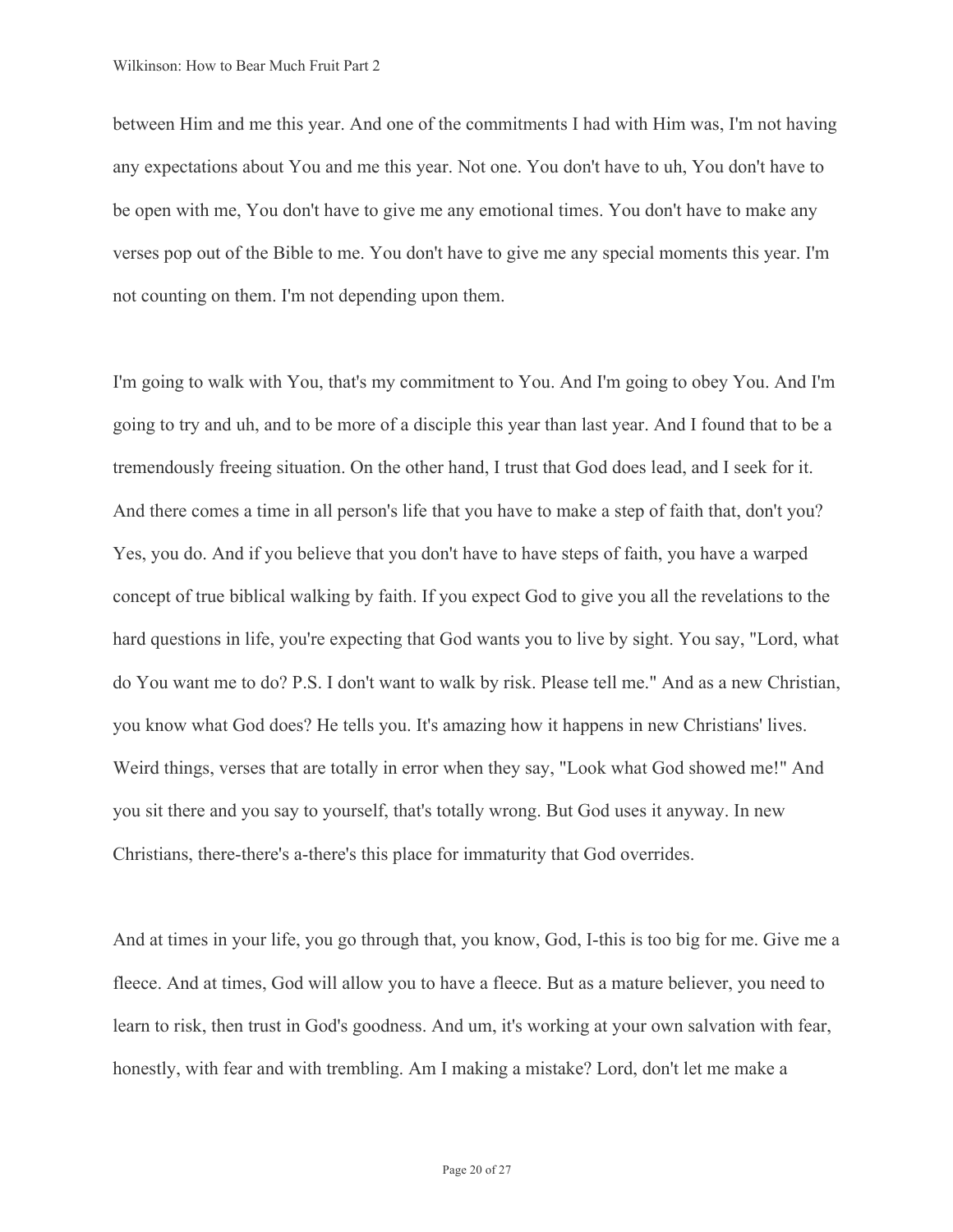mistake. I believe this is what You want me to do, I have to make a decision tomorrow. And unless you redirect, somehow, I'm gonna do it. We've just been trying to interview a man at Walkthrough who's run a 40 million dollar division for a national corporation. And uh, I met him on a Thursday, and I asked him to fly out to California with me and went up to John McArthur's church for a walk-through seminar. And he said yes. So the next morning he flew out, and we spent a whole weekend together. And we came back in and we thought about reorganizing our ministry to make room for this man.

Well, I don't believe God gives any one-person complete wisdom at all. So I brought in the V.P., he's an executive V.P., and we hit it for two hours, had no peace, brought the man in the next day for another two hours, and went at it again. No peace. I called a bunch of references. Highest recommendations you can get, I've ever gotten on any man. President of linear business [snaps]. Hundred percent recommendation for this guy. And all the way through it, still no peace. And I was leaving on this trip, this man had offers that were three times more than our salary, three times.

# [ Bruce Wilkinson laughs]

#### Bruce Wilkinson:

It's amazing. And God worked in his life, and he was willing even to sell his house, because the house payment was almost as much as we were paying him. And then God worked in his uh, his life. But God wasn't working in my life. And he wasn't working in any of the V.P.'s nor the executive V.P. And we agreed that when I was gone yesterday, that we're gonna have him back in, and then we're going to sit and talk and pray. And I said, if there's not unanimous greenlights,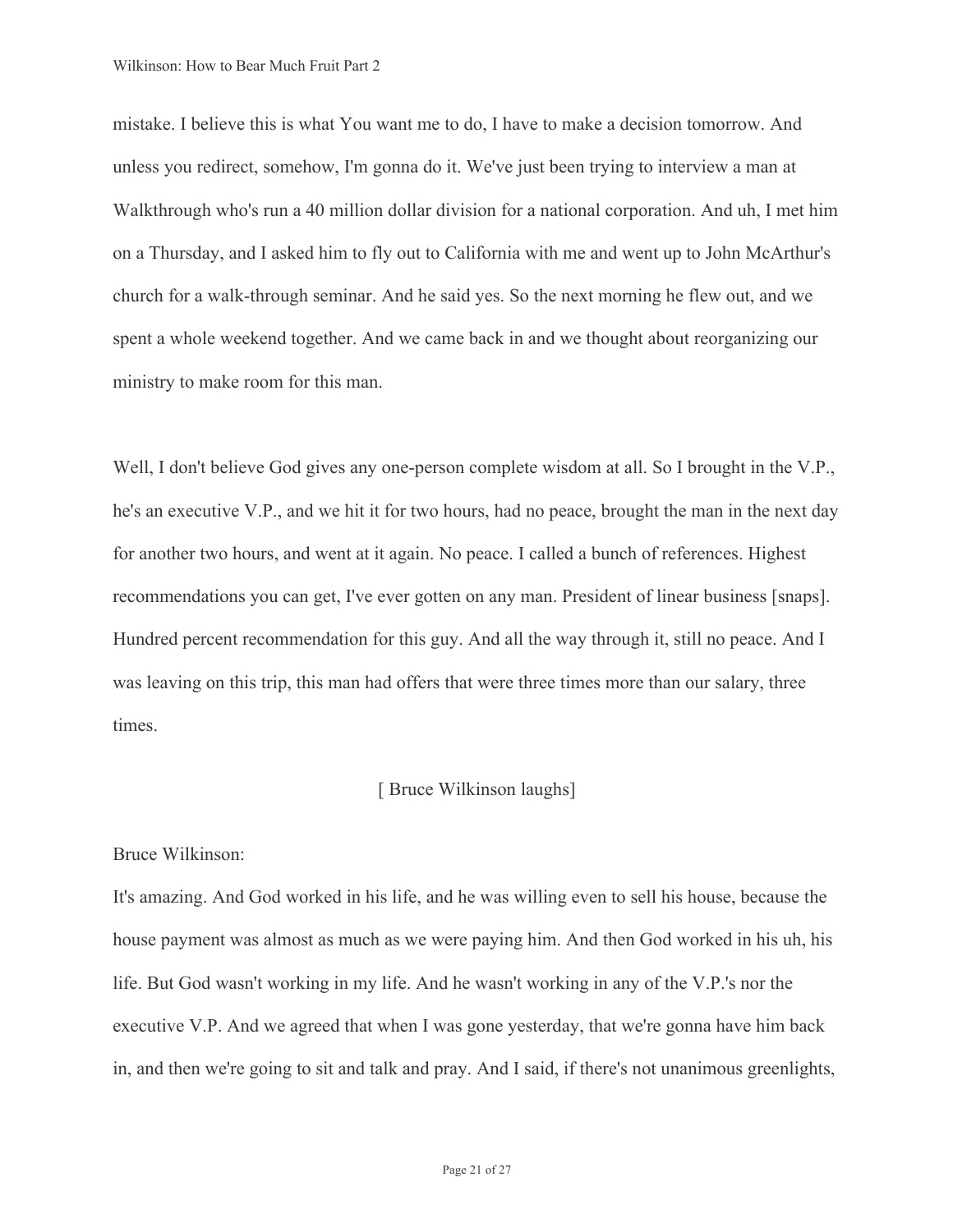it's not God's leading. And I called yesterday, and the three V.P.'s said yellow lights, the executive V.P. at a red light. And I had a red light. Now, nowhere did God say, and I really wanted to hire the man, but God, when you seek Him with all of your life, you will at the-at the end, be willing to risk that. And, you know, I don't believe there's one, two, three reasons, three ways--you can't box God in, gang. There's no way. We've all tried, haven't we? If I have my devotions every day for an hour, and if I pray every day, and if I witness once a week, that God will tell me what to do. He owes it to me. You know? We try to make Him owe it to us. But He does not owe it to us.

And all the time, He's trying to grow you up so that you are not continually begging Him for, the assurance that requires no faith on your part. It makes you more dependent and less independent. Any other questions? We have five more minutes. I have many more things to say, but maybe this is more helpful. Yes?

Audience member 3:

[Unintelligible].

Bruce Wilkinson: Very little of?

Audience member 3: [Unintelligible].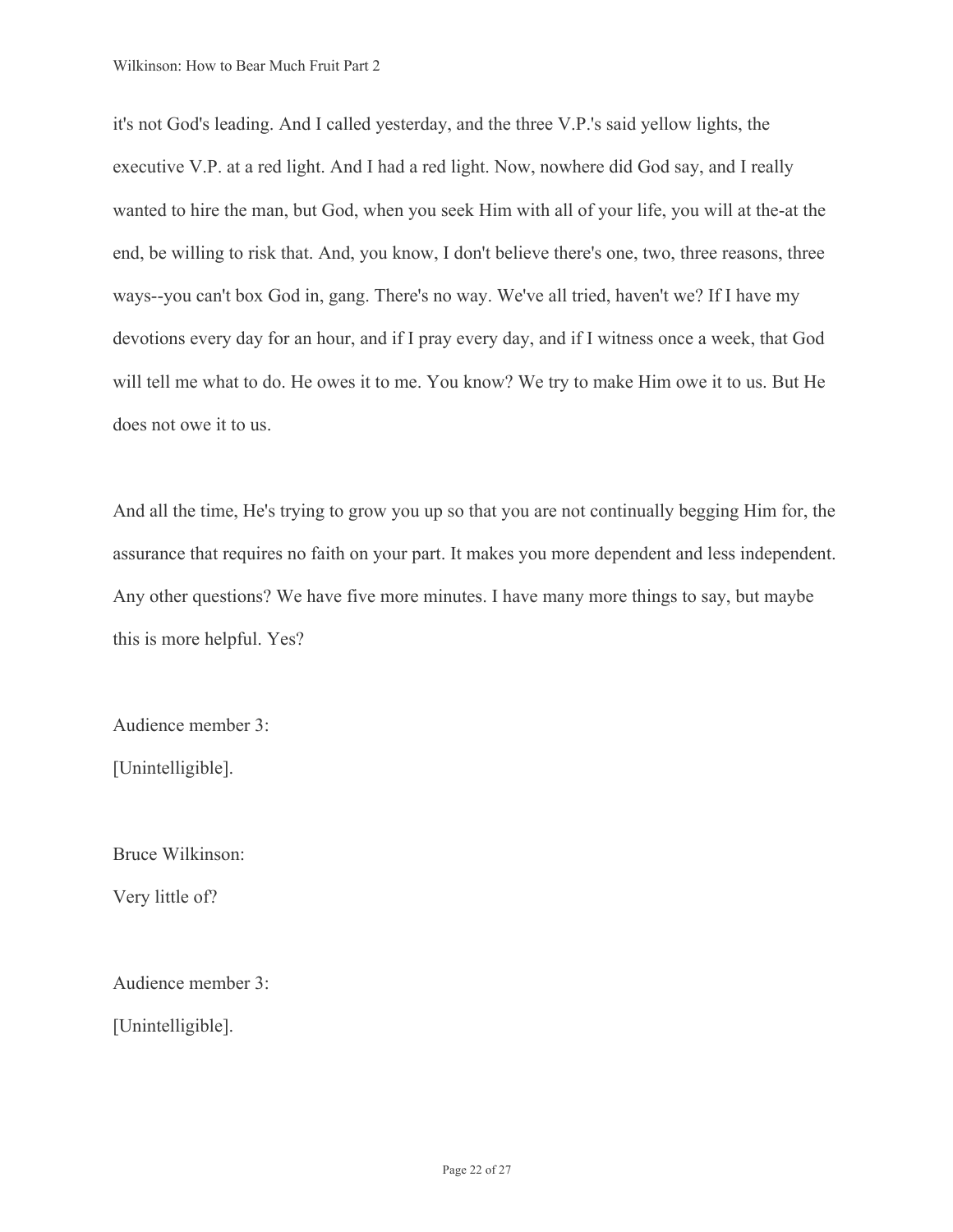## Bruce Wilkinson:

 And right there be my preaching for the next year. You know what? You're going to hit people Great. I have four couples from my church over who are in business, to my house for a nice dinner, and I would say I feel a real lack in my life in knowing how to minister to business people, because I have nothing in business. But the Bible relates one hundred percent to those of you in business. I want to walk away at the end of the evening with the top 30 problems in business. And I want you guys to tell me what they are, and at the end, I want to prioritize them. where they need a puncher. So you just ask! Just ask. Other questions? You know, some of you in this room are catching on to what I'm saying. I can see it in a few of your faces. It's frustrating to some of you. And it is-it is frightening, but it is liberating. You know? When you let Jesus Christ be the Lord of your life, you give up ownership. And that ownership goes down to what you do in your life. You do not have the right to make those decisions without asking the boss what He wants, and seeking. In the flesh, I'd hire that man vroom, just like that. I wanted to hire him.

And from all external things, he was the man for the job. I spent three whole days with the man, I knew what I needed to know. I met his wife, met his kids. Yes, he is the guy. God was seeking you. You know, he waited. He waited eight days. We never offered him a job, or didn't offer him a job. And he said, you know, "I've been a Christian for 12 years, and this is the first time I've ever seen Christian businessmen put God into business." It's exciting, gang. It's a whole new way. It's called Biblical. I'm going to close with one story. While I'm telling this story, I want you guys to think of one question that you wish, if you're planning on coming back Thursday, that I would answer or try to answer. Okay? I've been sharing what I thought you might-could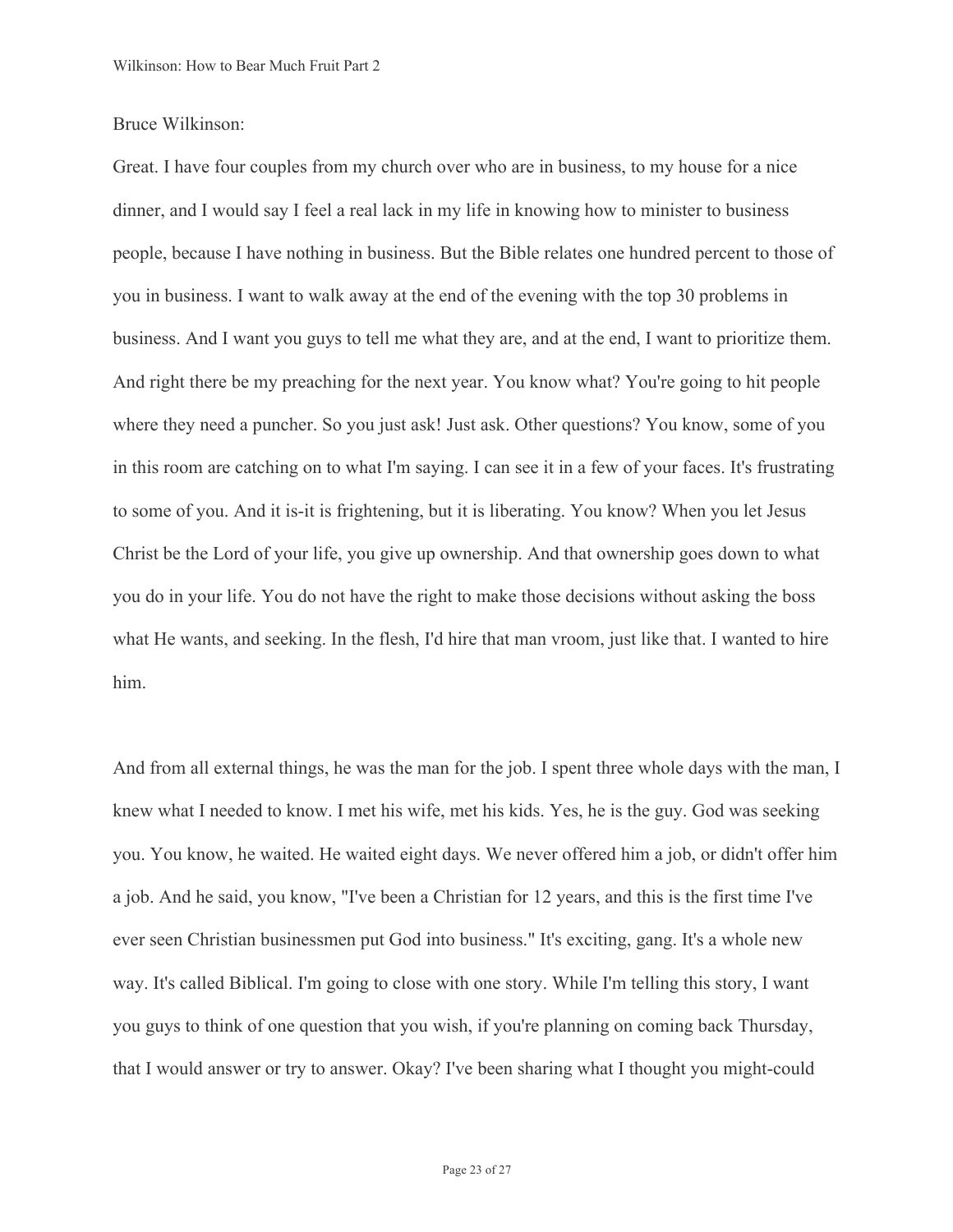with Valentine's banquets? help you. So be thinking of one question. At Walk Through the Bible, one of the things that we do is we give seminars, and um, God bless those seminars. And I was living out in the country at the time, a couple of years ago, and I was asked to come speak at a banquet, a Valentine's banquet at a large liberal church. And it was a Valentine's banquet, so you know what you do

You know, I read all these stupid little quotes and the poems and the stories. You know, I felt like Cupid, you know. And I came in and tried to give a nice little talk, and I gave it, and people laughed, and smiled, and husbands hugged their wives. And it was, you know. Wonderful.

[Audience laughs]

## Bruce Wilkinson:

So afterwards, the guy who invited me to come speak said, "Let's go out for pie and ice cream." I said, "Sure." So we went out, and I'm always trying to find out if I'm hitting the mark or missing the mark, because it's important to me. And I said to him, "How did it go?" I'll never forget. He had a fork, and he had a piece of cherry pie. He'd eaten all the ice cream. And he started playing with the cherries, and he didn't look up. And I began to get panicky, you know, and I said, "Was it that bad?" "Uh huh." "No kidding." "Uh huh." "Were my stories flat?" "No." "Were my jokes no good?" "No, they were good. Sort of." I said, "Did the people enjoy it?" "They enjoyed it." "It was no good?" "Uh huh." I was sweating. And I said, Darlene, she's my wife, she was praying like crazy. And um, I said, "What's the matter?" He said, "Bruce." He said, "For the last six years we have been trying to get an evangelical in this church. Six years, to give the gospel. Nobody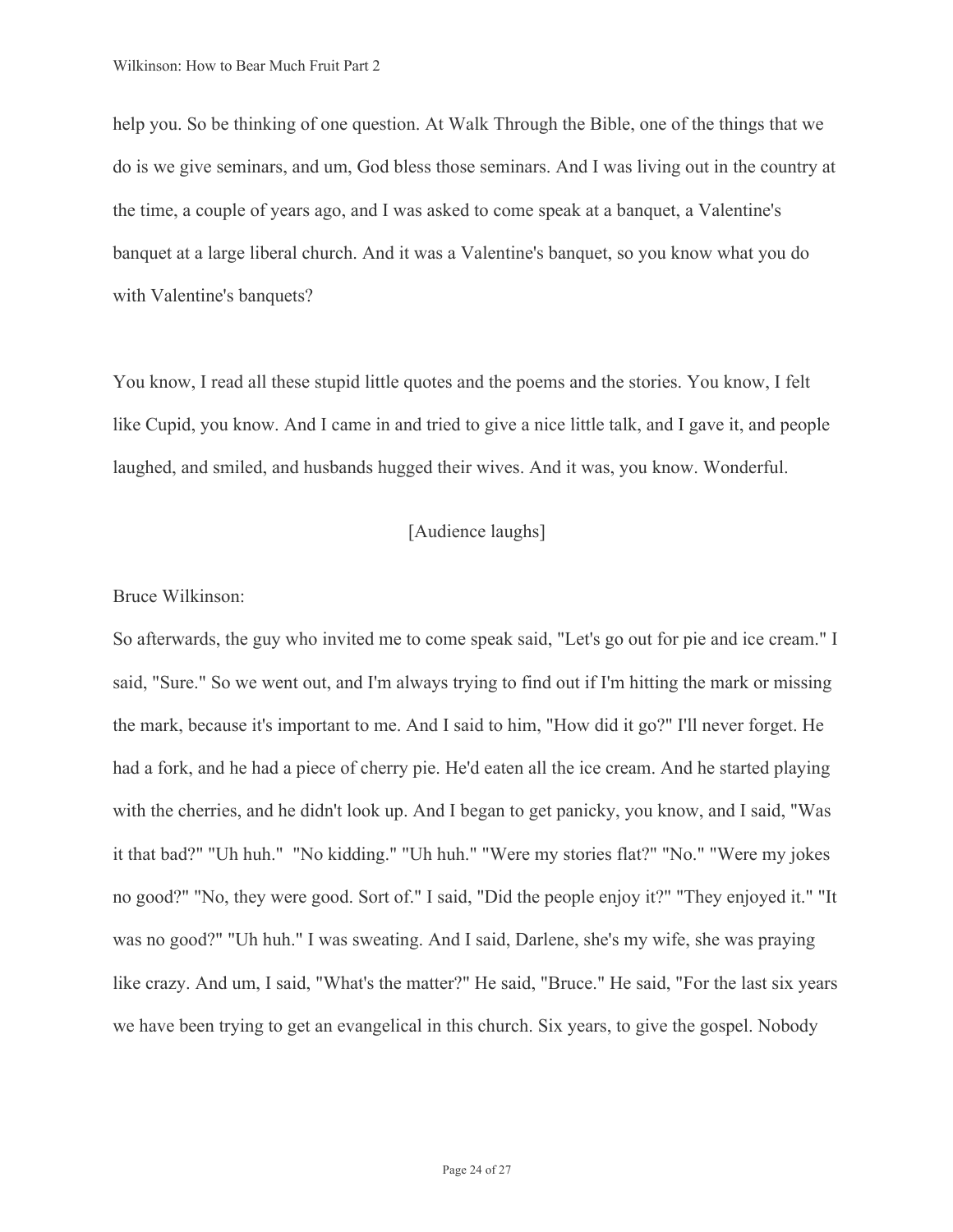has ever heard the gospel in this church. And he said, we finally prayed you in. And you never gave the gospel." You know, if Christ could have slapped me, I was slapped.

And I was so broken at that moment, because I had sat and revved my engine. I'm not called to entertain. I'm called to use entertainment in order to--. And that night, I got on my knees and I just asked forgiveness for getting my priority system out of sync. Well, the next month, we had our teachers fly in from all over the nation. 30 of them. And we got together, and I confessed my lack of leadership in that area and I asked for forgiveness. And I said, "We need to redirect some of the goals of these seminars in the area of salvation." That whole year, we had led around three hundred and eighty people to the Lord, which is a lot of people. That's as many as about, nationally averaging, 200 churches during a whole year. That was about an average of one a day. And I just pleaded with the man, let's set some supernatural goals in our ministry, and ask God this next year, He wouldn't use us to lead 10 people to the Lord every day. Three thousand six hundred. You know what? In the next month, we led seven hundred and eighty people to the Lord, and before the year was over, we led three thousand seven hundred people to the Lord.

You know, the seminar didn't change one bit. The teachers didn't change one bit. The audience didn't change one bit. What changed? All of a sudden, somebody took off those dirty glasses and said, "Man. We haven't been seeing clearly what God wants us to hit, the hearts of men is what we're supposed to hit. And use the seminar in order to hit those hearts! Don't make the seminar an end in itself. Make it a means to an end." I called two teachers last night. One man taught a seminar of 216 in a charismatic Episcopal church. Another one taught one in the good Bible Church of 190, in which the man who pastors the church said, "These are all Christians. Don't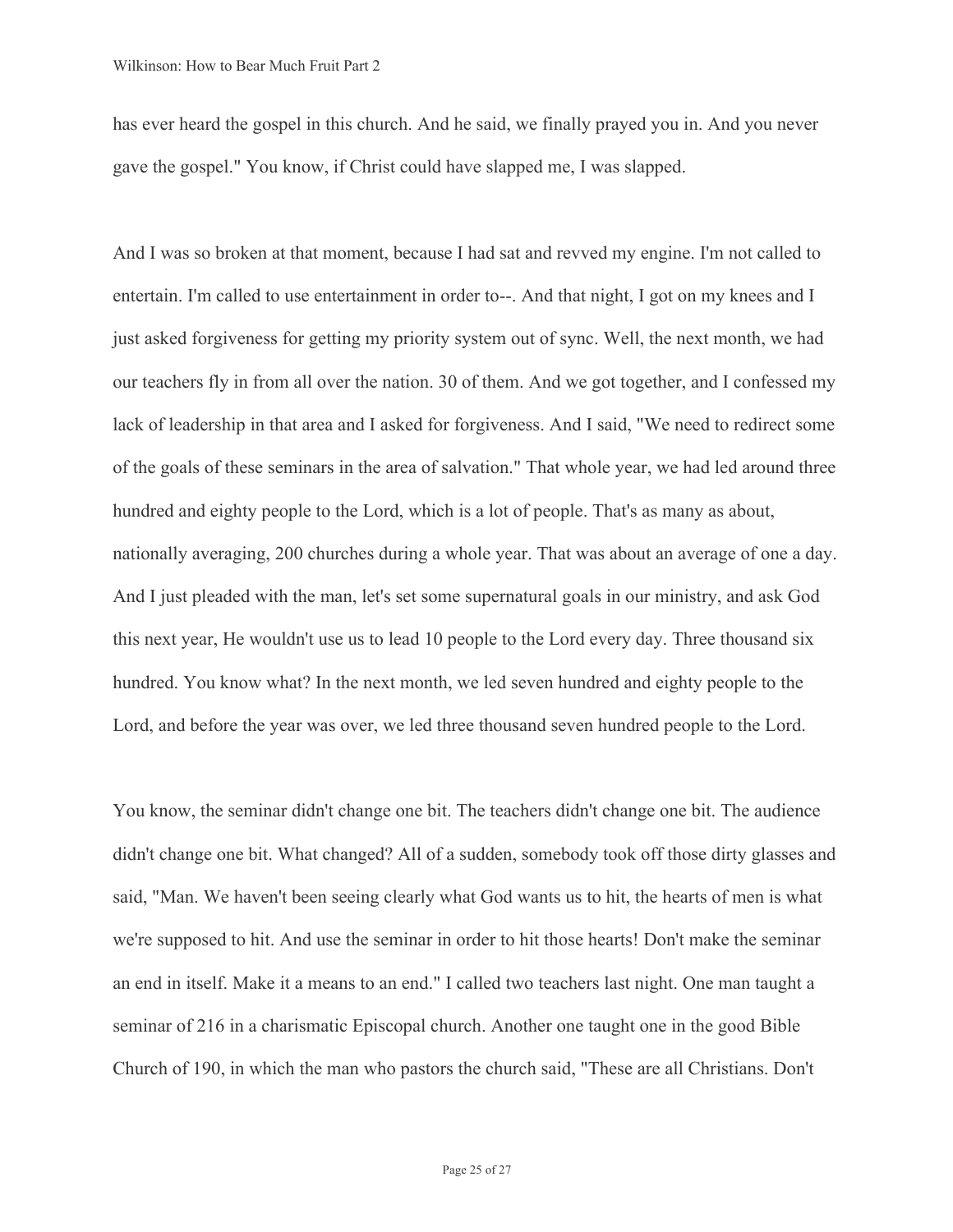you know, don't give the gospel." The man smiled and said, "I might." He led 40 people to the Lord Saturday, and the man at the Episcopal Church led 46. Ladies and gentlemen, if you set your heart under the lordship of Christ to bear fruit, you'll find such fulfillment in your life that all other things will fade away, fade. You'll count them as, somebody else said, rubbish? And you'll press on to the high calling of God. Questions, and then we're going to break. Any questions? Make up one, so I'll feel comfortable when I leave.

# [Audience laughs]

Bruce Wilkinson:

Somebody. Please make up something. Yes, thank you.

Audience member 4:

What's your organization do?

Bruce Wilkinson:

What's my organization do. I don't want to talk about us. Give me another question.

[Audience laughs]

Audience member 5:<br>[Unintelligible]

Bruce Wilkinson:

There is no guarantees in life. Yes, there are.